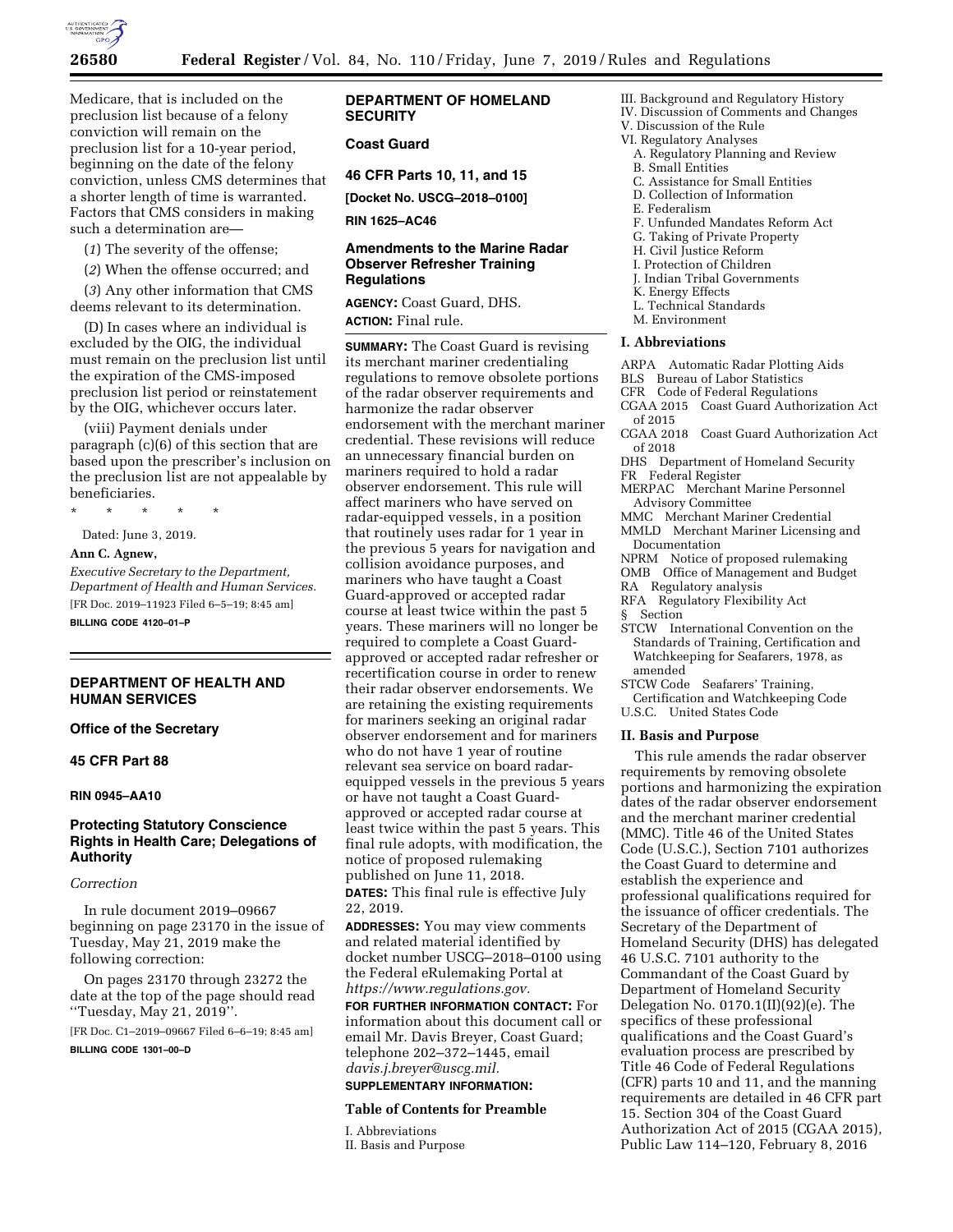(codified as a statutory note to 46 U.S.C. 7302), requires the harmonization of expiration dates of a mariner's radar observer endorsement with the MMC and the medical certificate, subject to certain exceptions.1 The CGAA 2015 specifies that the process to harmonize cannot require a mariner to renew the MMC before it expires. Section 829 of the Coast Guard Authorization Act of 2018 (CGAA 2018), Public Law 115– 282, requires the Coast Guard to issue a final rule eliminating the requirement that a mariner actively using the mariner's credential complete a Coast Guard-approved or accepted refresher or re-certification course to maintain a radar observer endorsement. Section 829 exempts the final rule eliminating the refresher course requirement from 5 U.S.C. chapters 5 and 6, and Executive Orders 12866 and 13563. This rule meets the statutory requirement of Section 304 of the CGAA 2015 with regard to the radar observer endorsement as well as Section 829 of the CGAA 2018 regarding elimination of the refresher course requirement. The CGAA 2015 requirement regarding the medical certificate has already been met through policy.2

#### **III. Background and Regulatory History**

Prior to this rule, 46 CFR 11.480 required that a mariner with a radar observer endorsement complete a Coast Guard-approved or accepted radar observer refresher or re-certification course every 5 years to maintain a valid radar observer endorsement on his or her MMC. In the notice of proposed rulemaking (NPRM) [83 FR 26933], we explained the history of that requirement and why, without regulatory change, it was not possible to harmonize the expiration dates of the radar course completion certificate and the MMC.3 The NPRM also explained the recommendations received from the Merchant Marine Personnel Advisory Committee (MERPAC). MERPAC is the federal advisory group representing matters relating to maritime personnel, including training, qualifications,

certification, documentation, fitness standards, and other matters. At Meeting 43 in September 2015, MERPAC recommended that the Coast Guard review whether requiring training for radar renewal every five years makes sense or if underway service on a vessel equipped with radar should be considered adequate experience for renewal (MERPAC Recommendation 2015–56).4 MERPAC recommended the Coast Guard consider the history of the radar observer endorsement, the current state of radar observer training and prevalence of radar, and the concept that knowledge and skills will degrade with time if not used or refreshed through training. MERPAC also recommended that the Coast Guard consider whether the radar observer endorsement must be on the credential. The Coast Guard considered these recommendations when drafting the NPRM.

In response to Executive Order 13771 of January 30, 2017 (Reducing Regulation and Controlling Regulatory Costs), the Coast Guard asked the public and each of the Coast Guard's federal advisory committees for suggestions on Coast Guard regulations, guidance documents, interpretive documents, and collections of information that should be removed or modified to alleviate unnecessary burdens. The Coast Guard received requests to revise its radar endorsement renewal regulations from both inquiries. In March 2018, MERPAC recommended again that the Coast Guard address radar observer endorsement renewal requirements.5 Additionally, from the general solicitation to the public, the Coast Guard received three requests for the Coast Guard to address radar observer endorsement renewal requirements.6

The Coast Guard has concluded that the current requirement for the completion of a Coast Guard-approved or accepted radar refresher or recertification course for mariners with relevant and recent service in a position using radar for navigation and collision avoidance purposes, on board vessels equipped with radar, is not necessary.

Completion of radar renewal training is unnecessarily burdensome to mariners who serve in a position that routinely uses radar for navigational and collision avoidance purposes. The potential for accidents still exists, and it is important for mariners to be proficient in the use of radar as both a navigation and collision avoidance tool. But, radar carriage requirements, both in the United States and internationally, have increased in the last 60 years, and the current domestic training requirements have been in place for 36 years. As a result, currently, mariners on vessels outfitted with radar maintain proficiency in the use of radar through its constant use to navigate and prevent collisions.

Section 304 of the CGAA 2015 requires the harmonization of expiration dates of a mariner's radar observer endorsement with his or her MMC, and prohibits requiring a mariner to renew a credential before it expires. In this context, the MMC is the primary credential documenting the individual's qualifications to perform specific functions on board a ship, and should be the point of alignment when harmonizing the expiration dates of a mariner's endorsements.

In looking at this requirement, the Coast Guard also considered Executive Order 13771 (Reducing Regulation and Controlling Regulatory Costs) of January 30, 2017, the Office of Management and Budget (OMB) Guidance of April 5, 2017, on that Executive order, and Executive Order 13777 (Enforcing the Regulatory Reform Agenda) of February 24, 2017. These directives require agencies to review regulations in order to provide a reduction of regulatory costs to members of the public. Elimination of the requirement to take a radar refresher or re-certification course every 5 years will eliminate an unnecessary burden on the active mariner and make harmonization possible.

The NPRM published on June 11, 2018, and the comment period closed on July 11, 2018. In the NPRM, the Coast Guard proposed to remove the radar refresher or re-certification course requirement for an active mariner who serves, for 1 year in the previous 5 years, in a position using radar for navigation and collision avoidance purposes on vessels equipped with radar, or serves as a qualified instructor for a Coast Guard-approved or accepted radar course at least twice within the past 5 years. Radar technology and other equipment associated with radar is still evolving. Radar observer trainees and mariners with limited sea service need current information provided via

<sup>1</sup>Public Law 114–120, sec. 304(c), creates an exception for individuals (1) holding a merchant mariner credential with—(A) an active Standards of Training, Certification, and Watchkeeping endorsement; or (B) Federal first-class pilot endorsement; or (2) who have been issued a timerestricted medical certificate.

<sup>2</sup>CG–MMC Policy Letter 01–18: Guidelines for Requesting Harmonization of Expiration Dates of Merchant Mariner Credentials and Mariner Medical Certificates when Applying for an Original or Renewal Merchant Mariner Credential. *[https://](https://www.dco.uscg.mil/Portals/9/DCO%20Documents/5p/5ps/MMC/CG-MMC-2%20Policies/CG-MMC%2001-18%20Harmonization.pdf?ver=2018-03-02-071916-180) [www.dco.uscg.mil/Portals/9/DCO%20Documents/](https://www.dco.uscg.mil/Portals/9/DCO%20Documents/5p/5ps/MMC/CG-MMC-2%20Policies/CG-MMC%2001-18%20Harmonization.pdf?ver=2018-03-02-071916-180)  [5p/5ps/MMC/CG-MMC-2%20Policies/CG-](https://www.dco.uscg.mil/Portals/9/DCO%20Documents/5p/5ps/MMC/CG-MMC-2%20Policies/CG-MMC%2001-18%20Harmonization.pdf?ver=2018-03-02-071916-180)[MMC%2001-18%20Harmonization.pdf?ver=2018-](https://www.dco.uscg.mil/Portals/9/DCO%20Documents/5p/5ps/MMC/CG-MMC-2%20Policies/CG-MMC%2001-18%20Harmonization.pdf?ver=2018-03-02-071916-180) [03-02-071916-180.](https://www.dco.uscg.mil/Portals/9/DCO%20Documents/5p/5ps/MMC/CG-MMC-2%20Policies/CG-MMC%2001-18%20Harmonization.pdf?ver=2018-03-02-071916-180)* 

<sup>3</sup> 83 FR 26933, 26934, June 11, 2018.

<sup>4</sup>Task Statement #91 from MERPAC. (available at *[https://homeport.uscg.mil/Lists/Content/](https://homeport.uscg.mil/Lists/Content/DispForm.aspx?&ID=805&Source=)  [DispForm.aspx?&ID=805&Source=](https://homeport.uscg.mil/Lists/Content/DispForm.aspx?&ID=805&Source=)[https://](https://homeport.uscg.mil/missions/ports-and-waterways/safety-advisory-committees/merpac/task-statements-2) [homeport.uscg.mil/missions/ports-and-waterways/](https://homeport.uscg.mil/missions/ports-and-waterways/safety-advisory-committees/merpac/task-statements-2)  [safety-advisory-committees/merpac/task](https://homeport.uscg.mil/missions/ports-and-waterways/safety-advisory-committees/merpac/task-statements-2)[statements-2.](https://homeport.uscg.mil/missions/ports-and-waterways/safety-advisory-committees/merpac/task-statements-2)* 

<sup>5</sup>MERPAC Recommendation #4 to Task Statement #103 (available at *[https://](https://homeport.uscg.mil/Lists/Content/DispForm.aspx?ID=13660&Source=/Lists/Content/DispForm.aspx?ID=13660) [homeport.uscg.mil/Lists/Content/DispForm.aspx?](https://homeport.uscg.mil/Lists/Content/DispForm.aspx?ID=13660&Source=/Lists/Content/DispForm.aspx?ID=13660) [ID=13660&Source=/Lists/Content/](https://homeport.uscg.mil/Lists/Content/DispForm.aspx?ID=13660&Source=/Lists/Content/DispForm.aspx?ID=13660)  [DispForm.aspx?ID=13660](https://homeport.uscg.mil/Lists/Content/DispForm.aspx?ID=13660&Source=/Lists/Content/DispForm.aspx?ID=13660)*).

<sup>6</sup>*[https://www.regulations.gov/document?](https://www.regulations.gov/document?D=USCG-2017-0480-0102) [D=USCG-2017-0480-0102](https://www.regulations.gov/document?D=USCG-2017-0480-0102)* (page 3) and *[https://](https://www.regulations.gov/document?D=USCG-2017-0480-0147) [www.regulations.gov/document?D=USCG-2017-](https://www.regulations.gov/document?D=USCG-2017-0480-0147)  [0480-0147](https://www.regulations.gov/document?D=USCG-2017-0480-0147)* (page 11).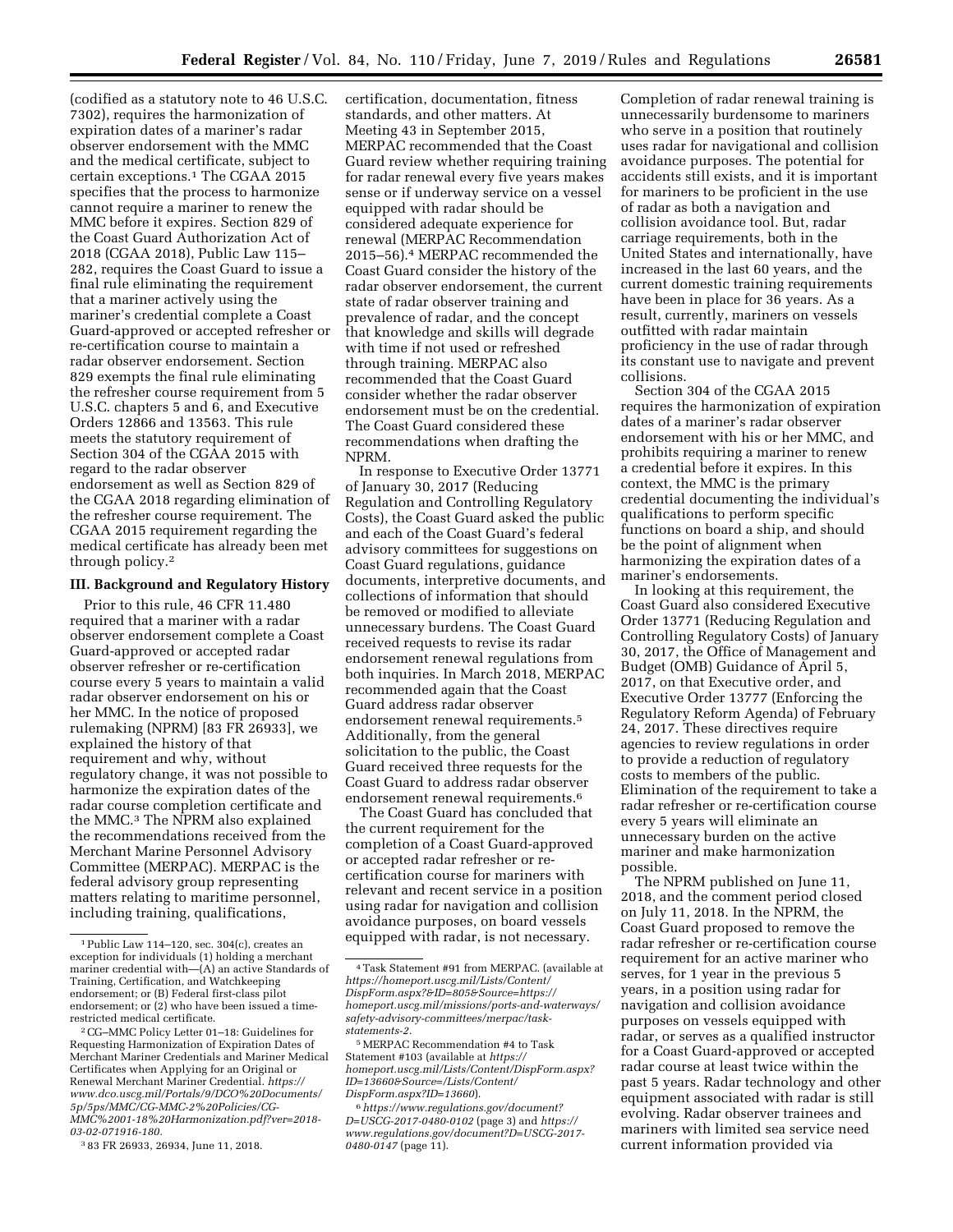training to maximize their familiarization with the equipment furnished on board when serving on their first vessel as a radar observer. Mariners with appropriate sea service, including experience using radar, will be exposed to these developments on board. Instructors of Coast Guardapproved or accepted radar courses will be exposed to developments by updating course materials and teaching. These instructors must regularly update course materials in order to ensure that they remain current on developments and are able to properly lecture and critique their students during simulations.

This final rule adopts the June 11, 2018 NPRM, with the following 5 modifications. First, we have amended the regulatory text in § 10.232(a)(2)(vii) and § 11.480(g) to clarify that a mariner must serve in a position that routinely uses radar for navigation and collision avoidance purposes on vessels equipped with radar. The Coast Guard added the ''routine'' requirement to the regulatory text to clarify that this rule eliminates the requirement for refresher or recertification training for those mariners who have keep their radar skills ''refreshed'' and up to date through the use of radar. Radar skills are not refreshed on board a vessel when not routinely used. The concept of ''routine use'' was discussed in the preamble to the NRPM, but was not specifically laid out in the regulatory text. Second, as requested by a commenter, we have clarified in § 10.232(a)(6) that the Coast Guard intended to include maritime pilots within the scope of the NPRM. Therefore, for pilots seeking to renew a radar observer endorsement, the pilot association's letter should indicate that the vessels piloted were equipped with radar, and that radar was used by the pilot for navigation and collision avoidance purposes. Third, we have clarified regulatory text in § 15.815(d) that allows for mariners to sail without a radar observer endorsement, provided that they hold, and have immediately available, a course completion certificate issued within in the last 5 years from a Coast Guard-approved or accepted radar course. In this final rule we have clarified that this exception is only available for five years after the effective date of the final rule and that the certificate must have been issued within the previous 5 years. Fourth, we have removed the reference to a license as Merchant Mariner Credentials have replaced licenses. Finally, we clarified in 46 CFR 11.480(g) and (h) that this rulemaking applies to mariners applying for raises of grade or new endorsements under 46 CFR 10.231.

## **IV. Discussion of Comments and Changes**

The Coast Guard received 74 submissions by the public in response to the NPRM published on June 11, 2018. Comments came from maritime training institutions that teach radar observer courses, individual radar course instructors, national and local trade associations—including those for pilots, towing, assistance towing tugs, barges, and passenger vessels individual mariners, and members of the general public. Commenters expressed a wide range of experiences, including both on oceans and inland rivers. The following discussion contains an analysis of comments received and an explanation of changes made to the rule as proposed in the NPRM. The Coast Guard appreciates all the comments on this matter.

#### *Comments in Support of the Proposal*

The majority of commenters agreed with the proposed changes. Those agreeing with the NPRM generally stated that the existing required training is a financial burden to active mariners, especially because the required training focuses on the use of techniques that are not suitable for modern ships and radar equipment.

## *Comments Opposed to the Proposal, Anticipating Increase in Accident Rate and Company Liabilities*

Several commenters felt that this rule would increase accident rates, with some citing the possibility of increased liability and a change of the apportionment of damages in the event of a casualty. The Coast Guard disagrees. The amended regulations will not change the current level of safety. Sections 15.405 (Familiarity with Vessel Characteristics) and 15.1105 (Familiarization and Basic Training (BT)) of 46 CFR remain unchanged. These regulations require that, before assuming their duties, credentialed mariners become familiar with their duties and the equipment that they will be using. The company's responsibility in the event of a casualty remains the same. And, radar observer training continues to be required for mariners without recent experience either using radar or instructing others in its use.

#### *Concerns About Possible Skill Loss*

Some commenters were concerned that changing the radar refresher or recertification training requirements will result in the loss of radar skills. The Coast Guard disagrees. Although

mariners serving on vessels equipped with modern radars and automatic radar plotting aids (ARPA) may not be performing transfer plotting of all radar contacts, they are using their knowledge, experience, and skill in vector analysis and the true and relative motion concepts learned in radar observer training to make their own assessment of collision risk and to verify the target data determined by the radar or ARPA. This consistent use of true and relative motion concepts and vector analysis is sufficient for mariners to retain proficiency. Additionally, 46 CFR 15.405 and 15.1105 address familiarization regarding the proper operation of the radar equipment for mariners on board ships. Therefore, the Coast Guard does not believe that this will have any negative impact on safety.

#### *Skill Retention Through Recent Experience*

One commenter disagreed that 1 year of sea service in the last 5 years is adequate, by itself, to demonstrate relevant knowledge and recency in radar and felt that the Coast Guard should still require a refresher or recertification course. This commenter also disagreed with the Coast Guard's comparison to the 1:5 standard for Basic Training in the development of the standard for radar. The commenter felt that the comparison to the Basic Training standard was inadequate because there are no monthly drill requirements to reinforce skills taught in a radar course as monthly fire and abandon ship drills do for Basic Training skills. The Coast Guard disagrees. A radar operator retains proficiency in the skills learned in the mariner's original radar endorsement training through shipboard experience using radar during navigational watchkeeping. Monthly drills are not required to retain this proficiency when radar is being regularly used by a mariner. The Coast Guard has historically accepted that a stated minimum amount of relevant sea service meets the renewal requirements for each specific MMC endorsement. In general, refresher training is only required of those mariners who do not meet the renewal sea service requirements. Radar has been the only exception to this policy. The requirement for a radar refresher or recertification course is a holdover from when radar was not prevalent and training was not universally required. That is no longer the case. The use of radar is now so prevalent and automated that it is equivalent to the skills for other MMC endorsements with regard to skill retention. Therefore, the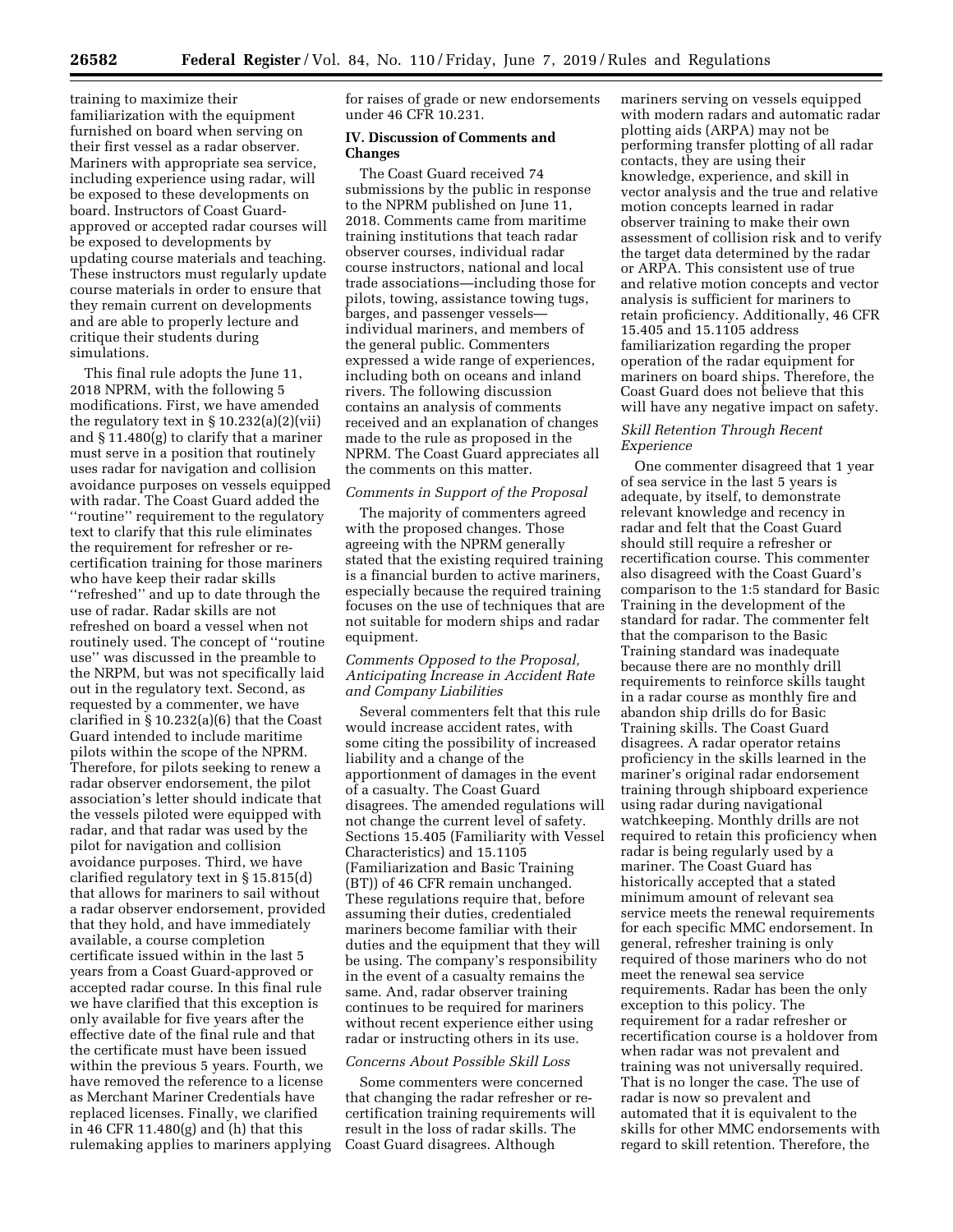Coast Guard has retained the sea service requirements as proposed in the NPRM.

## *Rivers and Inland Waters vs. Ocean Radar Use*

Some commenters noted that mariners on rivers and inland waters do not use radar for collision avoidance in the same way as mariners on oceans. These commenters said that the recertification or refresher courses covering open-water relative motion concepts is not relevant to a river environment. These commenters agreed that mariners who work on rivers and confined inland waters do not retain relative motion concepts, but disagreed on how this issue should be addressed. One commenter asserted that the traditional ''unlimited'' re-certification course covering open-water relative motion concepts should be retained, while another felt that because mariners do not use these concepts on rivers, they do not need to be refreshed by training. A third commenter felt that refresher or re-certification training on open-water concepts is not appropriate for inland and rivers mariners, but that refresher or re-certification training tailored to rivers operations should be required. The Coast Guard acknowledges that mariners on rivers and confined inland waters use radar differently than mariners on oceans, but disagrees that mariners who serve in positions that routinely use radar need recurrent training. Regardless of the type of waterway, active mariners with 1 year of service in the previous 5 years in a position that routinely uses radar will retain proficiency for the waters upon which they operate.

#### *Suggested Alternative Radar Observer Refresher or Re-Certification Requirements*

Some commenters suggested that the Coast Guard revise current radar observer refresher or re-certification course requirements to provide mariners with information that updates their knowledge and skills with the latest radar-associated equipment, such as radar equipment features, Automatic Identification Systems, ARPA, and Electronic Chart Display and Information Systems. The Coast Guard is reviewing these comments and may take separate action in the future on this matter, if it is warranted after a complete analysis. This rule, however, addresses the requirement to take the course rather than the content of the course.

The Coast Guard also noticed that many commenters, both agreeing and disagreeing with the proposed rule change, believed that the current value of the radar refresher or re-certification courses lay in the provision of updates to the mariner about new developments in radar technology. The Coast Guard will consider whether and how this information should be distributed, and may ask MERPAC to consider the matter in the future.

# *Suggested Removal of All Radar Observer Renewal Requirements*

Some commenters requested that the Coast Guard remove the radar observer renewal requirement for all mariners, even those with less than 1 year of sea service in a position that routinely uses radar within the last 5 years. The Coast Guard disagrees. A mariner who has not used radar as part of his or her navigational watchkeeping for 1 year within the last 5 years will lose proficiency; as discussed in the NPRM, studies have shown that skills deteriorate over time when not performed. This rule retains the current refresher or re-certification requirements for those mariners.

#### *Clarifying That Maritime Pilots Are Included Within the Proposed Rule*

Several commenters requested clarification about whether the Coast Guard had intended to include maritime pilots within the proposed rule. The Coast Guard intended to include maritime pilots within the proposed rule and has amended § 10.232(a)(6) to provide that clarification.

## *Limiting the Rule to Only Credentialed Masters and Mates*

One commenter recommended that the removal of the radar observer requirement should be limited to masters and mates. The commenter felt it would be hard for a company to verify that a particular mariner used radar for collision avoidance purposes. The Coast Guard partially agrees with the commenter's concern. The Coast Guard has amended the regulatory text to state that the radar observer position on board ships must routinely use radar for navigation and collision avoidance purposes, but the Coast Guard did not restrict the affected positions to masters and mates as suggested. The Coast Guard recognizes that there are positions on board vessels, other than mate or master that routinely use radar and are required to hold additional radar endorsements.

## *Suggested Removal of the Radar Observer Requirement for Mariners Working on board Assistance Towing Vessels Equipped With Radar*

A commenter suggested that mariners within the assistance towing industry be

exempted from the requirement to hold a radar endorsement if they are working on board assistance towing vessels equipped with radar, because the assistance towing industry is exempt from the radar carriage requirement. This comment is outside the scope of this rulemaking. While we appreciate this commenter's concerns and request, this rulemaking is limited to the renewal requirements of existing radar observer endorsements.

## *Drug Testing Requirements*

A commenter asked for a change to drug testing requirements, citing that the requirements for periodic drug testing were changed in a previous rulemaking and resulted in an increased number of periodic drug tests. While we appreciate this commenter's concerns and request, this rulemaking is limited to the renewal requirements of existing radar observer endorsements. We have shared this comment with the appropriate Coast Guard office.

## *Suggestions for Radar Direct Scope Plotting Capabilities and Returning Loran-C to Operation*

A commenter suggested that marine electronics manufacturers provide a direct scope plotting capability to their radar and ARPA products in order to receive type approval. This commenter also suggested the reinstatement of Loran-C as a backup to GPS. These systems were either discontinued or the equipment specifications were adapted nationally and internationally to the current requirements many years ago. While we appreciate this commenter's concerns and request, this rulemaking is limited to the renewal requirements of existing radar observer endorsements.

#### *Suggestions for Documenting Sea Service*

A commenter suggested that the Coast Guard develop a radar sea service letter template to provide the affected public with a sample document depicting the information needed for the mariner's use of the alternative provided by this rulemaking. The Coast Guard has declined to do so at this time. The Coast Guard does not believe that a unique sea service letter is needed beyond the documentation requirements of 46 CFR 10.232 for those mariners in positions that routinely use radar for navigation and collision avoidance purposes. The Coast Guard is amending 46 CFR 10.232 to include information on whether the vessel is equipped with radar and if the mariner served in a position that routinely uses radar for navigation and collision avoidance purposes. The information provided on sea service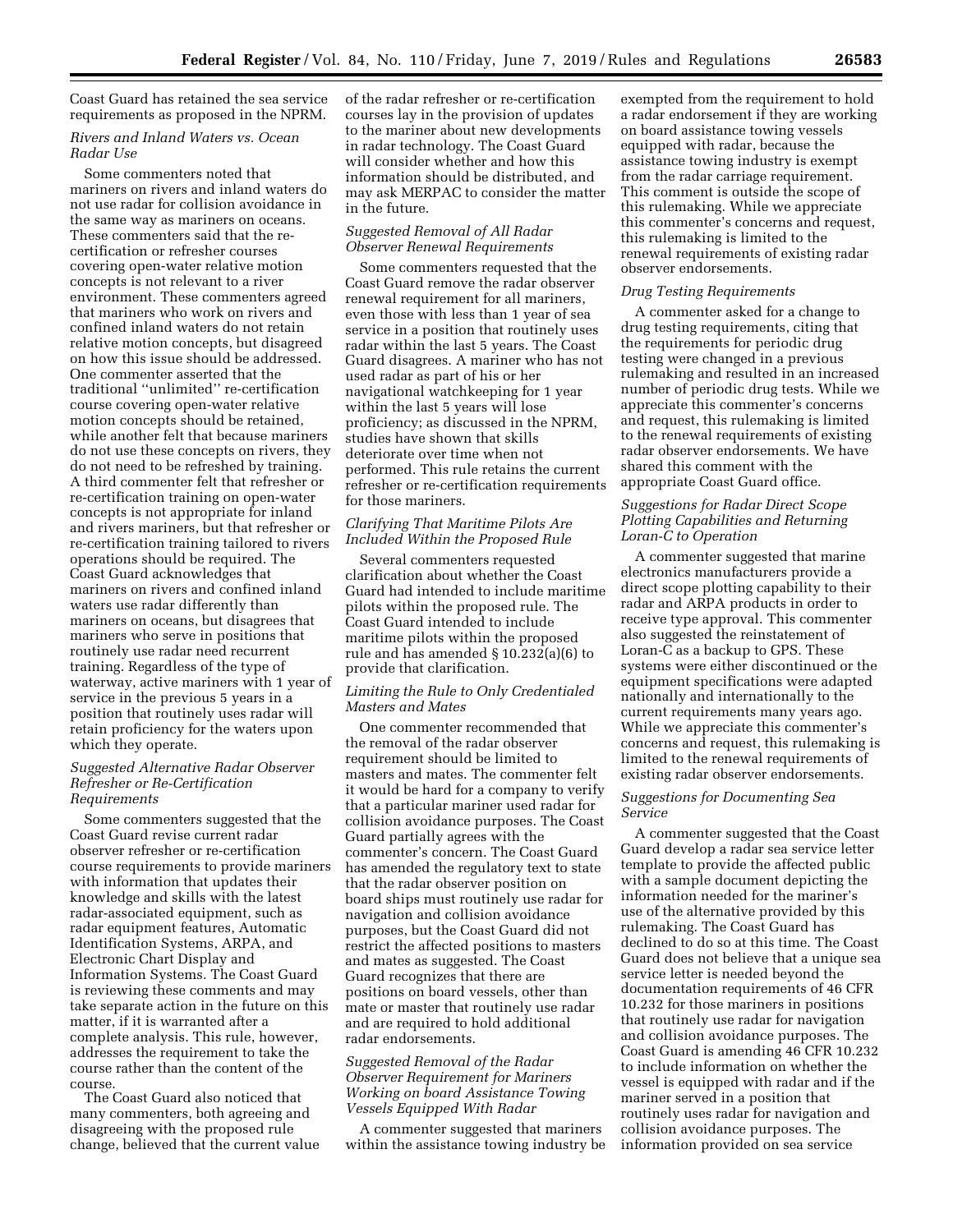documents meeting the requirements of 46 CFR 10.232 should provide sufficient documentation. If the need develops for a radar sea service letter after the implementation of this rule, the Coast Guard will then consider developing a template.

One commenter asked that the Coast Guard ''clarify that '1 year of sea service within the last 5 years' does not mean one year of consecutive service, but instead requires the mariner to demonstrate a total of at least 365 days of relevant service over the five-year period.'' Generally, the Coast Guard defines 1 year, for the purpose of complying with the service requirements of 46 subchapter B, as 360 days when a person is assigned to work. In order to use sea service in lieu of the required radar refresher or recertification courses, a mariner must provide documentary evidence of 360 days of aggregate service in the previous 5 years in a position that routinely uses radar for navigation and collision avoidance. The Coast Guard notes that 46 CFR 10.107 provides definitions for service, year, and day. Mariners should consult this regulation to determine the specific sea service credit to which each mariner is entitled.

A national pilot's association requested that, if the rule covers pilots, that the Coast Guard allow pilots to submit a letter from a pilot's association attesting to the applicant's sea service. The association provided draft language to be inserted into the Coast Guard's proposed revised language for § 10.232(a)(6). As discussed above, the Coast Guard intended to include pilots in this rule. The language provided by the association has been adopted into this final rule in an amended § 10.232(a)(6). Pilots seeking to renew a radar observer endorsement can submit a letter from a pilot's association attesting to the applicant's sea service. The association's letter should indicate that the vessels piloted were equipped with radar, and that radar was used by the pilot for navigation and collision avoidance purposes.

## *Online Renewal Training*

Some commenters suggested that the Coast Guard should allow online renewal training. Although the Coast Guard may approve certain training to be offered online, we do not believe it is feasible for radar observer recertification courses. As radar observer re-certification courses are typically 1 day in duration and consist almost exclusively of graded examinations and practical exercises, the course is not well-suited for online delivery. However, online training is possible for

portions of an original radar observer course, or a multi-day refresher course. Guidance on the Coast Guard's policy concerning online training is found in Enclosure (5) of Navigation and Vessel Inspection Circular 3–14.7

#### **V. Discussion of the Rule**

In this rule, the Coast Guard is revising its regulations to eliminate the requirement that a mariner actively using the mariner's credential complete an approved or accepted refresher or recertification course to maintain a radar observer endorsement. A mariner who serves in a relevant position on board a radar-equipped vessel for 1 year in the previous 5 years will no longer be required to complete a Coast Guardapproved or accepted radar refresher or re-certification course per 46 CFR 11.480 to renew his or her radar observer endorsement. The new requirement for 1 year of sea service within the past 5 years is consistent with similar existing sea service requirements found in, for example, 46 CFR 10.227(e)(1) (Requirements for Renewal); 46 CFR 11.302(c) (Basic Training); and 46 CFR 11.303(c) (Advanced Firefighting). For the purposes of this rule, relevant sea service means having served in a position that routinely uses radar for navigation and collision avoidance purposes on a radar-equipped vessel.

Additionally, mariners who provide evidence of being a qualified instructor and having taught a Coast Guardapproved or accepted radar course at least twice within the past 5 years will not be required to complete a radar refresher or re-certification course. The 5-year interval is based on both national and the International Convention on the Standards of Training, Certification and Watchkeeping for Seafarers, 1978, as amended (STCW) endorsement requirements that follow recognized principles and standards of maritime skill acquisition and retention. The provision to allow renewal of the endorsement by an instructor of the radar course is consistent with the provision in 46 CFR  $10.227(e)(1)(v)$ applicable to MMC renewals. This provision would be applied to the radar observer endorsement.

This rule eliminates the requirement to carry a certificate of training if the radar observer endorsement is on the MMC, and allows the endorsement and MMC to expire at the same time.

The Coast Guard did consider removing the radar refresher or re-

certification course requirement altogether. However, the Coast Guard believes that the competencies required by a radar observer would degrade if the mariner does not use them on board vessels or periodically refresh them by teaching or completing a course. The concept that knowledge and skills will degrade with time if not used or refreshed has been applied in other areas of maritime training, such as the STCW requirements for basic training course every 5 years, and is a recognized factor within the education industry. While there are few specific studies in skill degradation in the maritime industry, this issue has been the subject of discussion for decades in other industries, including the aviation industry.8 Also, radar continues to be incorporated into other shipboard systems and continues to change with advancements in technology. The radar observer must keep current with these changes through onboard utilization of skills or a formal course of instruction. As a result, the Coast Guard did not pursue removing radar renewal training altogether.

In summary, the Coast Guard will continue to require attendance at a radar

8Michael W. Gillen, Degradation of Piloting Skills (Master's Thesis), University of North Dakota, Grand Forks (2008), assesses professional aircraft pilots' basic instrument skills in the age of highly automated cockpits. In addition to the specific findings related to the aircraft pilots, the document contains a literature review of applicable background studies concerning the general theory of learning related to skill acquisition, retention, and declination. The referenced literature includes a discussion of the inverse nature of practice and completion time. Previous studies showed that the time required to perform a task declined at a decreasing rate as experience with the task increased. Results from some of these previous studies indicated a rapid rate of learning depreciation.

Arthur Winfred, Jr., Bennett Winston, Jr., Pamela L. Stanush, and Theresa L. McNelly, ''Factors That Influence Skill Decay and Retention: A Quantitative Review and Analysis,'' 11(1) Human Performance 57 (1998), presents a review of skill retention and skill decay literature about factors that influence the loss of trained skills or knowledge over extended periods of non-use. Results indicated that there is substantial skill loss after more than 365 days of non-use or non-practice. Physical, natural, and speed-based tasks—such as checklist and repetitive tasks—were less susceptible to skill loss than decision-making tasks that are cognitive, artificial, and accuracy-based. Collision avoidance and navigation using radar can be considered examples of the latter category.

John M. O'Hara, ''The Retention of Skills Acquired Through Simulator-based Training,'' 33(9) Ergonomics 1143 (1990), examines the loss of skills among two groups of merchant marine cadets that were tested for watchstanding skills immediately preceding and following a 9-month simulator-based training program. The mitigation of decay as a function of a retraining experience was also evaluated. The results indicated that watchstanding skills improved following training and declined over the 9-month retention interval, and that refresher training was effective in terms of skill loss mitigation for some skill areas.

<sup>7</sup>Available at *[https://www.dco.uscg.mil/Portals/](https://www.dco.uscg.mil/Portals/9/NMC/pdfs/announcements/2014/nvic-03-14_Course_Approval_Final_with_encls_20140122.pdf)  [9/NMC/pdfs/announcements/2014/nvic-03-14](https://www.dco.uscg.mil/Portals/9/NMC/pdfs/announcements/2014/nvic-03-14_Course_Approval_Final_with_encls_20140122.pdf)*\_ *Course*\_*Approval*\_*Final*\_*with*\_*encls*\_*[20140122.pdf.](https://www.dco.uscg.mil/Portals/9/NMC/pdfs/announcements/2014/nvic-03-14_Course_Approval_Final_with_encls_20140122.pdf)*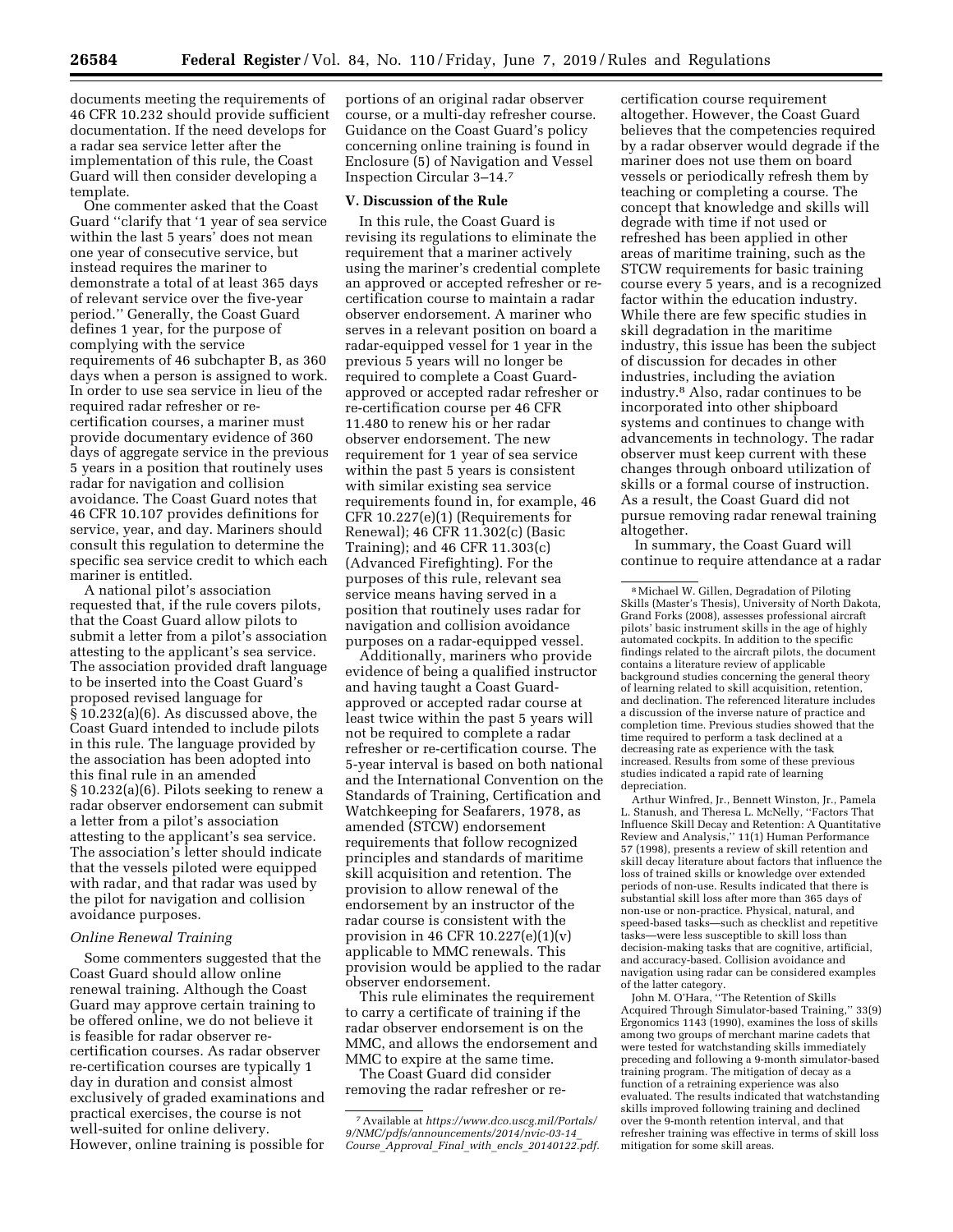refresher or re-certification course for mariners seeking to renew a radar observer endorsement on the basis of sea service if they do not have 1 year of relevant sea service in the previous 5 years in a position that routinely uses radar for navigation and collision avoidance purposes, on vessels equipped with radar. As discussed earlier, mariners with radar observer endorsements who do have 1 year of relevant sea service within the previous 5 years and have served in a position that routinely uses radar for navigation and collision avoidance purposes, on board a radar-equipped vessel, or who have met certain instructor requirements, will be able to renew the radar observer endorsement without completing a course. In addition, the radar observer endorsement will expire with the MMC, and the mariner with a radar observer endorsement will no longer be required to present a course completion certificate within 48 hours of the demand to do so by an authorized official.

Following is a section-by-section discussion of the changes.

#### *46 CFR 11.480 Radar Observer*

This rule revises 46 CFR 11.480(d), (e), (f), (g), and (h). A current course completion certificate from a Coast Guard-approved or accepted radar refresher or re-certification course in accordance with 46 CFR 11.480 will no longer be the only determinant of a mariner's continued competency as a radar observer.

This rule revises 46 CFR 11.480 to apply the provisions of 46 CFR  $10.227(e)(1)(v)$  to the radar observer endorsement. A qualified instructor who has taught a Coast Guard-approved or accepted radar observer course at least twice within the past 5 years will not be required to complete a refresher or re-certification course, because he or she will have met the standards to receive a course completion certificate. The course approval process, in accordance with 46 CFR subpart D, evaluates instructors to determine whether they are qualified to teach the course.

Mariners will be allowed to use recent sea service in place of completing a radar refresher or re-certification course. Mariners able to provide evidence of 1 year of relevant sea service within the last 5 years in a position that routinely uses radar for navigation and collision avoidance purposes on vessels equipped with radar will not be required to attend a refresher or recertification course. This also applies to mariners applying for raises of grade or new endorsements

under 46 CFR 10.231. As a result, 46 CFR 11.480(g) and (h) were amended.

Prior to this rule, 46 CFR 11.480(h) allowed an applicant seeking a raise of grade or increase in scope of an MMC endorsement, where the increased grade or scope required a radar observer certificate, to use an expired certificate to fulfill that requirement. However, a radar endorsement was not placed on the credential. This provision was put in place because, prior to this rule, expirations of MMCs and radar certificates rarely expired on or near the same date. We are revising 46 CFR 11.480(h) to align the MMC with the radar endorsement and ensure evidence of competence in the use of the radar through experience or completion of the course. Consequently, applicants for a raise of grade or increase in scope that requires radar but do not currently have radar endorsed on their MMC, will be required to renew the radar endorsement. A radar endorsement on the MMC will be considered acceptable evidence of current radar experience or knowledge for purposes of a raise of grade or increase in scope where that increase requires radar training.

To renew a radar endorsement the applicant must provide the following information: (1) Evidence of 1 year of sea service within the last 5 years in a position that routinely uses radar for navigation and collision avoidance purposes on board radar-equipped vessels; or (2) evidence of having been a qualified instructor who has taught a Coast Guard-approved or accepted radar observer course at least twice within the past 5 years; or (3) successful completion of a Coast Guard-approved or accepted radar course within the past 5 years. If the applicant does not provide evidence of meeting the requirements for the radar observer endorsement, the endorsement will not be granted.

## *46 CFR 15.815 Radar Observers*

This rule revises 46 CFR 15.815 to eliminate the requirement that a person required to hold a radar endorsement must have his or her course completion certificate readily available. Having the course completion certificate available is no longer necessary, because the expiration date of the MMC and the radar endorsement coincide, making the radar observer endorsement in the MMC prima facie evidence that its holder meets the radar training standards. That was not the case previously. The Coast Guard recognizes the need for a transition period. Therefore, we are modifying the language in § 15.815(d) and removing paragraph (e) related to carrying and producing the radar course

completion certificate. If a mariner qualifies for a radar endorsement after their MMC is issued, they can apply for a radar endorsement to be added to their MMC. This provision will expire on July 22, 2024. After that date, mariners may serve on board a vessel in a position that uses radar if they have a radar observer endorsement on their MMC. While the NPRM proposed revising § 15.815(d) to allow the mariners listed in § 15.815(a), (b), and (c) to sail without a radar observer endorsement, provided that they hold, and have immediately available, a course completion certificate issued within the last 5 years from a Coast Guard-approved or accepted radar course, the proposed text lacked clarity and a termination date. This final rule modifies the revision of § 15.815(d) to retain the intended flexibility for mariners who were not qualified for the radar observer endorsement at their last credential application, but have subsequently completed a Coast Guard-approved or accepted radar course and hold a course completion certificate. Section 304 of Public Law 114–120, CGAA 2015, directed the Coast Guard to harmonize MMC, medical certificate, and radar observer expiration dates. It further directed the Coast Guard to establish a process that would not require mariners to renew their MMCs early. Consistent with the Congressional intent in section 304(b)(1) that mariners not be required to incur unnecessary application fees, the Coast Guard is providing this flexibility to ensure that mariners with valid radar observer course completion certificates do not have to apply to add the radar endorsement to their MMCs before their next MMC renewal.

## *46 CFR 10.232 Sea Service*

Finally, the Coast Guard is adding corresponding requirements to § 10.232(a) so that the sea service letter indicates whether the vessel the mariner has served on is equipped with radar, and that the mariner served in a position that routinely uses radar for navigation and collision avoidance purposes. While certain vessels are required to be equipped with radar, some vessels are not required to do so, such as offshore supply vessels of less than 100 gross tons and mechanically propelled vessels of less than 1,600 gross tons in ocean or coastwise service. Although these vessels are not required to be equipped with radar, some of them are equipped with radars. This rule ensures that mariners serving in a position that routinely uses radar for navigation and collision avoidance purposes, on vessels equipped with radar, will get credit towards renewal of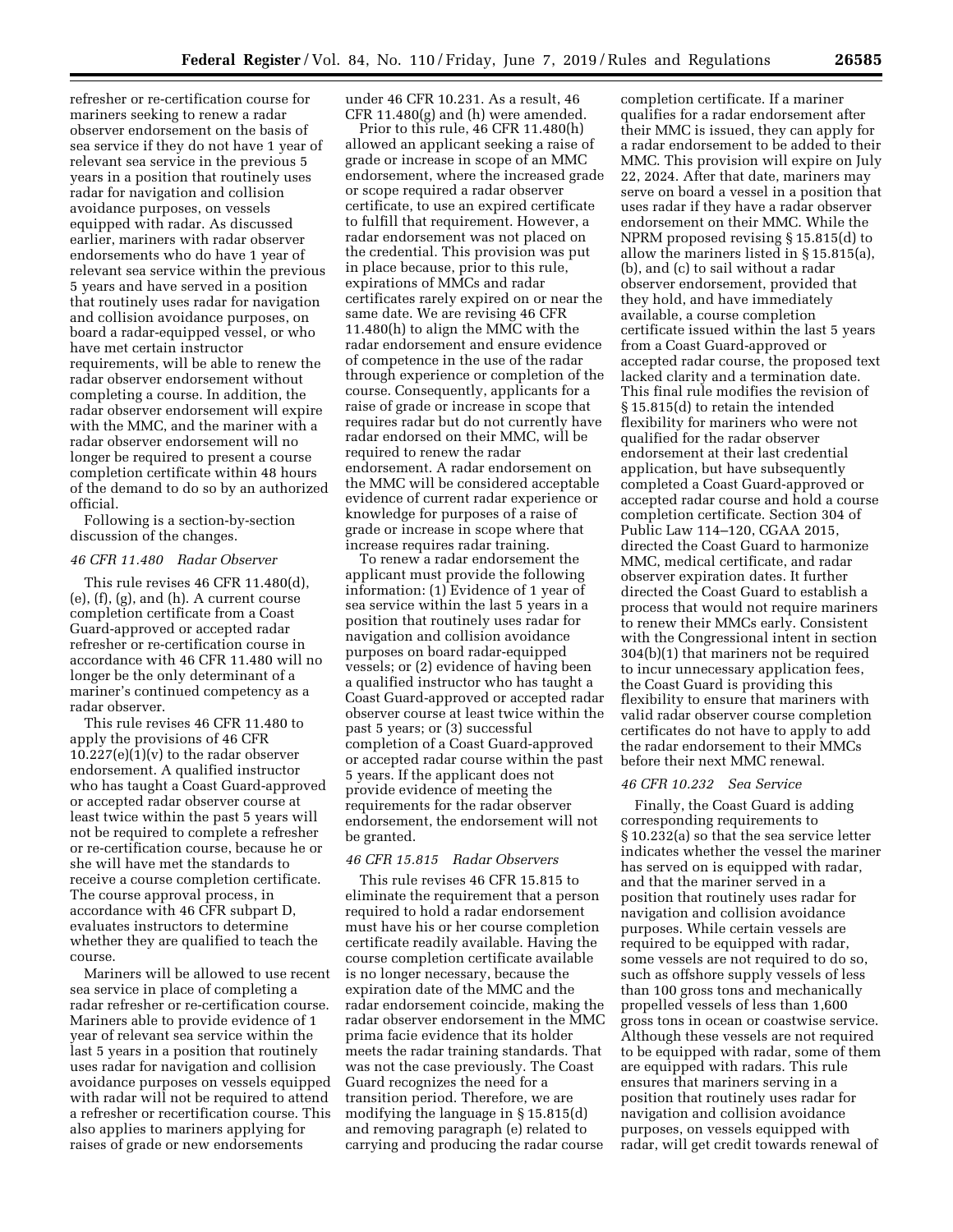the radar observer endorsement, regardless of whether the vessel was required to carry radar.

In addition, the Coast Guard did not propose specific regulatory text on radar observer endorsement requirements for maritime pilots seeking to renew a radar observer endorsement. In response to several public comments asking about pilots, the Coast Guard is amending § 10.232(a)(6) to clarify that, for pilots seeking to renew a radar observer endorsement, their association's letter should indicate that the vessels piloted were equipped with radar, and that radar was used by the pilot for navigation and collision avoidance purposes.

## **VI. Regulatory Analyses**

We developed this rule after considering numerous statutes and Executive orders related to rulemaking. Below we summarize our analyses based on these statutes or Executive orders.

## *A. Regulatory Planning and Review*

Executive Orders 12866 (Regulatory Planning and Review) and 13563

(Improving Regulation and Regulatory Review) direct agencies to assess the costs and benefits of available regulatory alternatives and, if regulation is necessary, to select regulatory approaches that maximize net benefits (including potential economic, environmental, public health and safety effects, distributive impacts, and equity). Executive Order 13563 emphasizes the importance of quantifying both costs and benefits, of reducing costs, of harmonizing rules, and of promoting flexibility. Executive Order 13771 (Reducing Regulation and Controlling Regulatory Costs) directs agencies to reduce regulation and control regulatory costs and provides that ''for every one new regulation issued, at least two prior regulations be identified for elimination, and that the cost of planned regulations be prudently managed and controlled through a budgeting process.''

The Office of Management and Budget (OMB) has not designated this rule a 'significant regulatory action," under section 3(f) of Executive Order 12866. Accordingly, OMB has not reviewed it.

DHS considers this rule to be an Executive Order 13771 deregulatory action. See OMB's Memorandum ''Guidance Implementing Executive Order 13771, Titled 'Reducing Regulation and Controlling Regulatory Costs' '' (April 5, 2017). Details on the estimated cost savings of this rule can be found in the rule's regulatory analysis (RA) that follows.

Table 1 summarizes the changes to the regulatory text from the NPRM to this final rule. In this final rule, the Coast Guard incorporated ''routinely'' into §§ 10.232(a)(2)(vii) and 11.480(g), and ''For those pilots seeking to renew a radar observer endorsement, the association's letter should indicate that the vessels piloted were equipped with radar, and that radar was used by the pilot for navigation and collision avoidance purposes'' in § 10.232(a)(6). These revisions to the regulatory text proposed in the NPRM were only for clarification purposes; thus, the numerical assessment and conclusions from the RA included in the NPRM (83 FR 26933, June 11, 2018) remain unchanged.

## TABLE 1—SUMMARY OF CHANGES FROM NPRM TO FINAL RULE

| Regulatory text        | <b>NPRM</b>                                                                                                                                                                                                                                                                                                                                                                      | Final rule                                                                                                                                                                                                                                                                                                                                                                                                                                                                                                                                                                                                                                             | Resulting impact on<br><b>RA</b>                                                 |
|------------------------|----------------------------------------------------------------------------------------------------------------------------------------------------------------------------------------------------------------------------------------------------------------------------------------------------------------------------------------------------------------------------------|--------------------------------------------------------------------------------------------------------------------------------------------------------------------------------------------------------------------------------------------------------------------------------------------------------------------------------------------------------------------------------------------------------------------------------------------------------------------------------------------------------------------------------------------------------------------------------------------------------------------------------------------------------|----------------------------------------------------------------------------------|
| $\S 10.232(a)(2)(vii)$ | Mariner served in a positon using radar                                                                                                                                                                                                                                                                                                                                          | Mariner served in a position that routinely uses<br>radar.                                                                                                                                                                                                                                                                                                                                                                                                                                                                                                                                                                                             | No impact; edits made<br>for clarification pur-<br>poses.                        |
| §10.232(a)(6)          | An applicant who has been acting as a pilot<br>may submit a letter from a pilot's association<br>attesting to the applicant's sea service. Pi-<br>lots not part of an association may submit<br>other relevant records indicating service,<br>such as billing forms. For a raise-of-grade,<br>pilots must comply with the requirements of<br>paragraph $(a)(2)$ of this section. | An applicant who has been acting as a pilot<br>may submit a letter from a pilot's association<br>attesting to the applicant's sea service. For<br>those pilots seeking to renew a radar ob-<br>server endorsement, the association's letter<br>should indicate that the vessels piloted were<br>equipped with radar, and that radar was<br>used by the pilot for navigation and collision<br>avoidance purposes. Pilots not part of an<br>association may submit other relevant<br>records indicating service, such as billing<br>forms. For a raise-of-grade, pilots must com-<br>ply with the requirements of paragraph<br>$(a)(2)$ of this section. | No impact; edits made<br>for consistency with<br>46 CFR<br>$10.232(a)(2)(vii)$ . |
| $\S 11.480(q)$         | 1 year of relevant sea service within the last 5<br>years in a position using radar.                                                                                                                                                                                                                                                                                             | 1 year of relevant sea service within the last 5<br>years in a position that routinely uses radar.                                                                                                                                                                                                                                                                                                                                                                                                                                                                                                                                                     | No impact; edits made<br>for clarification pur-<br>poses.                        |
| $$11.480(h)$           | An applicant for renewal of a license or MMC<br>who does not provide evidence of meeting<br>the renewal requirements of paragraphs (d),<br>$(f)$ , or $(g)$ of this section will not have a radar<br>observer endorsement placed on his or her<br>MMC.                                                                                                                           | An applicant for renewal of a MMC who does<br>not provide evidence of meeting the renewal<br>requirements of paragraphs (d), (f), or (g) of<br>this section will not have a radar observer<br>endorsement placed on his or her MMC.                                                                                                                                                                                                                                                                                                                                                                                                                    | No impact; edit made<br>for accuracy.                                            |
| $§ 15.815(d)$          | In the event that a person described in para-<br>graphs (a), (b), or (c) of this section does<br>not hold an endorsement as radar observer,<br>he or she must have immediately available<br>a valid course completion certificate from a<br>Coast Guard-approved radar course.                                                                                                   | Until July 22, 2024, a person may satisfy the<br>requirements in paragraphs (a), (b), or (c)<br>by having immediately available a valid<br>course completion certificate from an appro-<br>priate Coast Guard-approved or accepted<br>radar course that was issued within the pre-<br>vious 5 years.                                                                                                                                                                                                                                                                                                                                                   | No impact; edits made<br>for standardization.                                    |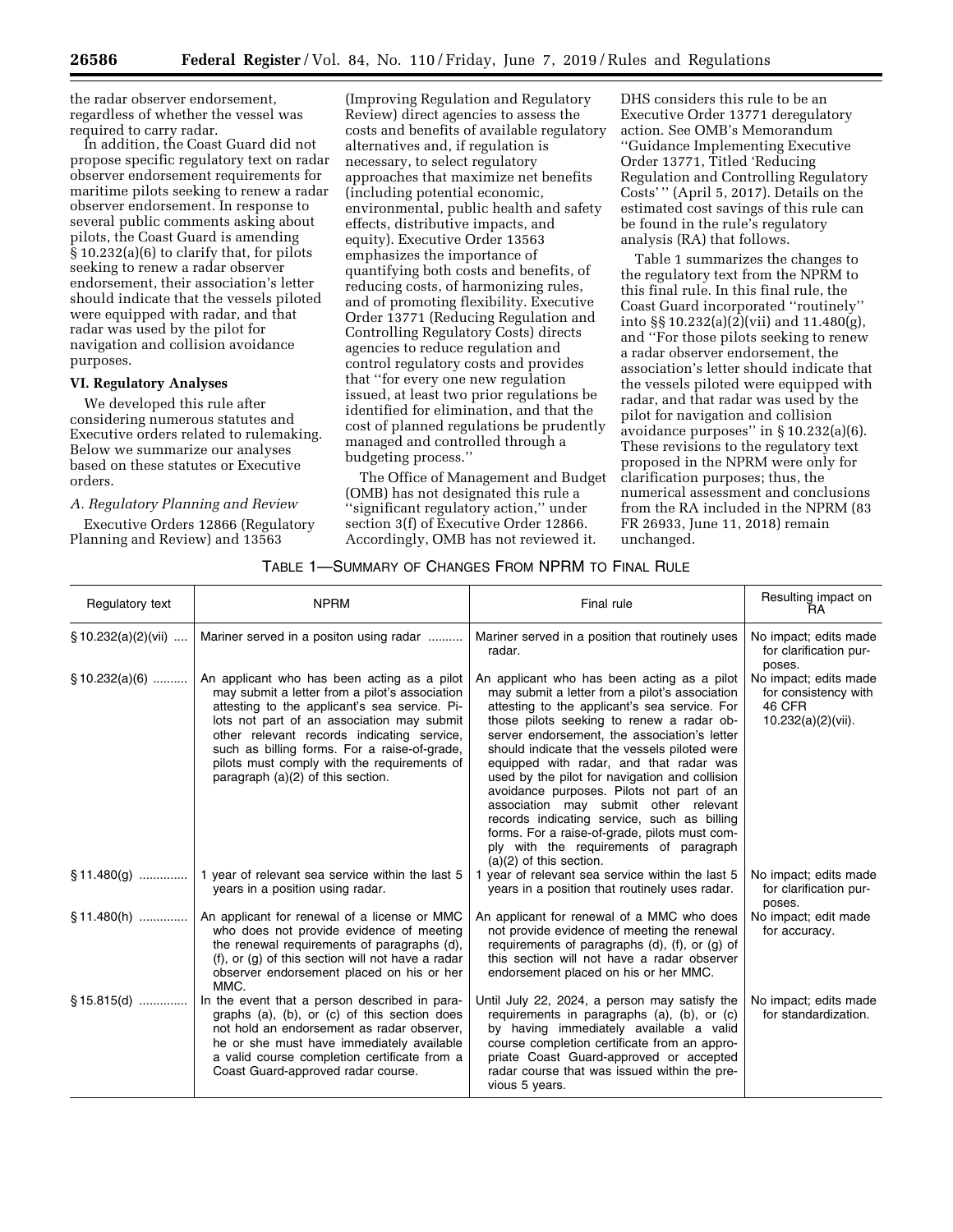This RA provides an evaluation of the economic impacts associated with this rule. The Coast Guard is revising its regulations so that a mariner who served on board a radar-equipped vessel for 1 year in the previous 5 years, in a position that routinely uses radar for navigation and collision avoidance purposes, is not required to complete a Coast Guard-approved or accepted radar refresher or re-certification course to renew their radar observer endorsement, as discussed in section V of this rule. Additionally, mariners who provide evidence of being a qualified instructor

and having taught a Coast Guardapproved or accepted radar observer course at least twice within the past 5 years will not be required to complete a radar refresher or re-certification course. Table 2 provides a summary of the affected population, costs, and cost savings after implementation of this rule. The total 10-year discounted cost savings of the rule will be \$47,678,762 and the annualized total cost savings will be \$6,788,383, both discounted at 7 percent. We expect that an average of 7,037 mariners will benefit from this rule each year. This rule will result in

cost savings to these mariners for no longer incurring the costs to complete the radar observer refresher or recertification course. There will be no impact to those mariners seeking an original radar observer endorsement or who do not have 1 year of relevant sea service in a position that routinely uses radar for navigation and collision avoidance purposes, on board radarequipped vessels in the previous 5 years. This rule will not impose costs on industry.

#### TABLE 2—SUMMARY OF THE IMPACTS OF THE FINAL RULE

| Change                                                        | Description                                                                                                                                                                                                                                                                                                                                                                                                                                                                               | Affected population                                                                                                                                                                                 | Costs                                                                                                                                     | <b>Cost Savings</b>                                                                                                                      |
|---------------------------------------------------------------|-------------------------------------------------------------------------------------------------------------------------------------------------------------------------------------------------------------------------------------------------------------------------------------------------------------------------------------------------------------------------------------------------------------------------------------------------------------------------------------------|-----------------------------------------------------------------------------------------------------------------------------------------------------------------------------------------------------|-------------------------------------------------------------------------------------------------------------------------------------------|------------------------------------------------------------------------------------------------------------------------------------------|
| Revise 46 CFR 11.480 (d), (e),<br>$(f)$ , $(g)$ , and $(h)$ . | Revise the merchant mariner<br>credentialing regulations to<br>allow mariners who<br>are<br>qualified<br>instructors<br>and<br>mariners who have served 1<br>year of sea service in the<br>previous 5 in a position that<br>routinely uses radar for navi-<br>gation and collision avoid-<br>ance purposes on radar-<br>equipped vessels to retain<br>their radar observer en-<br>dorsement without being re-<br>quired to take a radar re-<br>re-certification<br>newal<br>or<br>course. | Total of 35,183 mariners will<br>no longer be required to take<br>radar refresher or re-certifi-<br>cation course<br>Annual average of 7,037 mari-<br>ners per year benefit from<br>rule (rounded). | No cost                                                                                                                                   | \$6,788,383 annualized and<br>\$47,678,762 10-year present<br>value monetized industry<br>benefits (cost savings) (7%<br>discount rate). |
| Revise 46 CFR 15.815                                          | Remove requirement that a<br>person with a radar observer<br>endorsement must have a<br>certificate of training readily<br>available.                                                                                                                                                                                                                                                                                                                                                     | 35,183 mariners                                                                                                                                                                                     |                                                                                                                                           | No cost savings.                                                                                                                         |
| Revise 46 CFR 10.232(a)(2)                                    | Add requirement that sea serv-<br>ice letters include the infor-<br>mation that the vessel the<br>mariner has served on is<br>radar equipped and the mar-<br>iner served in a position that<br>routinely uses radar for navi-<br>gation and collision avoid-<br>ance purposes.                                                                                                                                                                                                            | 35,183 mariners                                                                                                                                                                                     | No quantifiable cost. Cost to<br>add one line item to com-<br>pany's regular update to the<br>service letter is too small to<br>quantify. | No cost savings.                                                                                                                         |

The revisions to 46 CFR 11.480 will result in cost savings to those mariners who will no longer have to complete the radar observer refresher or recertification course.

The revisions to 46 CFR 15.815 will eliminate the requirement that a person holding a radar endorsement must also have his or her course completion certificate readily available. While the mariner will no longer physically have to carry the certificate, he or she will still have to physically carry an MMC that reflects a radar observer endorsement. The costs of obtaining the copy of the certificate are included in the cost of the completion of the course. Therefore, any cost savings from these revisions are included in the calculations of the cost savings to the revisions to 46 CFR 11.480. Those mariners who do not have an MMC that reflects a radar observer endorsement

will be allowed to sail if they hold, and have immediately available, a course completion certificate, issued within the last 5 years, from a Coast Guardapproved or accepted radar course. There is no impact to these mariners, as they currently have to carry a certificate to show course completion. This exemption is only available for 5 years after the effective date of this rule.

The revisions to 46 CFR 10.232 will add a requirement that the sea service letter for those seeking to renew a radar observer endorsement indicate whether the mariner served on a vessel equipped with radar, and if the mariner served in a position that routinely used radar for navigation and collision avoidance purposes. The operating companies that use service letters are already required to provide mariner service information. These companies will have to add a line item once per vessel, and then the line

item will be available for all mariners serving on that radar-equipped vessel, if they are serving in a position that routinely uses radar for navigation and collision avoidance purposes. The companies generally produce a service letter once every 5 years to provide the employees the documentation necessary to renew their credentials. We expect the additional line will be included in the company's regular updates to service letters.

#### Affected Population

We expect that this rule will affect mariners with a radar observer endorsement and mariners who will need one in the future. More specifically, it will affect those mariners with at least 1 year of sea service in the previous 5 years in a position that routinely uses radar for navigation and collision avoidance purposes on board a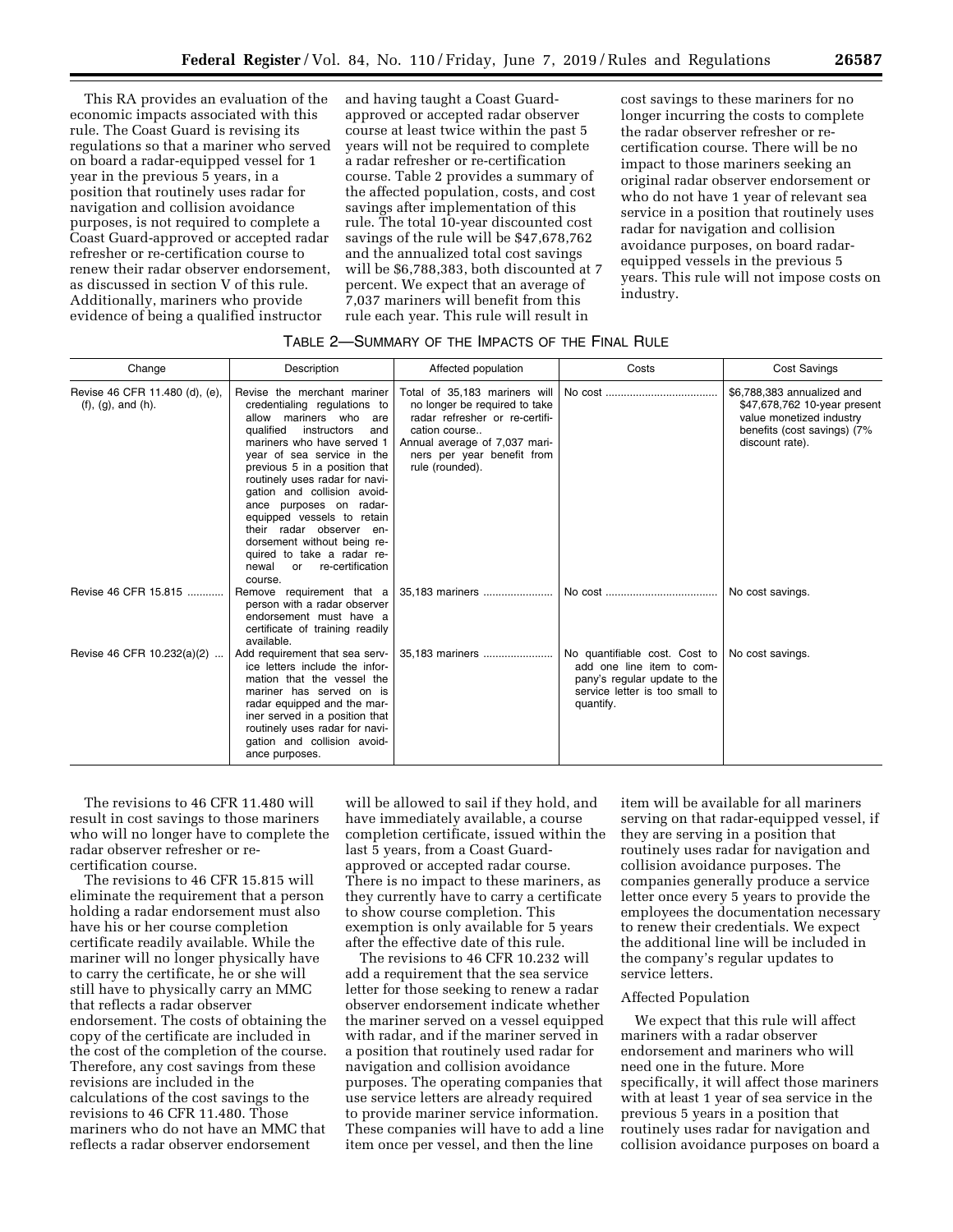radar-equipped vessel, as they will no longer be required to complete a Coast Guard-approved or accepted radar refresher or re-certification course, per 46 CFR 11.480, in order to renew their radar observer endorsement. It will also affect mariners who have taught a Coast Guard-approved or accepted radar course at least twice within the past 5 years, the majority of whom hold a valid

endorsement and will be included in the affected population. The radar observer endorsement will expire with the MMC, and the mariner will no longer be required to carry the course completion certificate.

We used data from the Coast Guard's Merchant Mariner Licensing and Documentation (MMLD) system to estimate the average number of mariners

affected by this rule. The MMLD system is used to produce MMCs at the National Maritime Center. Table 3 below shows the radar endorsement data from the MMLD system used to estimate the affected population. The MMLD system does not have exam data prior to 2011 for the mariners who took the rules of the road exam to renew an MMC.

| TABLE 3-MARINERS HOLDING RADAR OBSERVER ENDORSEMENTS |  |  |
|------------------------------------------------------|--|--|
|------------------------------------------------------|--|--|

| Year | Mariners who hold<br>a radar observer<br>endorsement<br>(current total<br>population) | Mariners who took<br>rules of the road<br>exam to renew<br><b>MMC</b> | Mariners who<br>benefit from rule |
|------|---------------------------------------------------------------------------------------|-----------------------------------------------------------------------|-----------------------------------|
| 2011 | 37.612                                                                                | 488                                                                   | 37,124                            |
| 2012 | 38,114                                                                                | 572                                                                   | 37.542                            |
| 2013 | 37.011                                                                                | 638                                                                   | 36,373                            |
| 2014 | 35,262                                                                                | 671                                                                   | 34,591                            |
| 2015 | 34,280                                                                                | 716                                                                   | 33,564                            |
| 2016 | 34,546                                                                                | 777                                                                   | 33.769                            |
| 2017 | 34.076                                                                                | 755                                                                   | 33.321                            |
|      | 35,843<br>7.169                                                                       | 660<br>132                                                            | 35,183<br>7.037                   |

The ''Mariners Who Hold a Radar Observer Endorsement'' column shows the number of unique mariners who, on January 1 of each year, held a valid MMC with a radar observer endorsement. Per § 11.480, each applicant for a renewal of a radar observer endorsement must complete the appropriate Coast Guard-approved or accepted refresher or re-certification course, receive the appropriate course completion certificate, and present the certificate or a copy of the certificate to the Coast Guard. A radar observer endorsement is valid for 5 years from the date of completion of the Coast Guard-approved or accepted course. From 2011 to 2017, an average of 35,843 total mariners held a valid MMC with a radar observer endorsement. The Coast Guard does not have more detailed information as to the expiration for each mariner's radar observer endorsement. Therefore, we divided the total number of mariners by 5 to estimate that an average of 7,169 mariners will need to take the radar refresher or recertification course each year (35,843 total number of mariners ÷ 5, rounded to nearest whole number).

Under this rule, the Coast Guard expects that a portion of this total will not have 1 year of sea service in the last 5 years in a position that routinely uses radar for navigation and collision avoidance purposes on board radarequipped vessels. Some mariners are inactive, but still complete the requirements to renew an MMC. The

requirements for the renewal of an MMC are in § 10.227. In order to renew their credentials, mariners must present acceptable documentary evidence of at least 1 year of sea service during the past 5 years, or pass a comprehensive, open-book exercise that includes a rules of the road examination. The MMLD database tracks mariners who take the rules of the road exam. The ''Mariners Who Took Rules of the Road Exam to Renew MMC'' column in table 3 shows the number of the unique mariners in the ''Mariners Who Hold a Radar Observer Endorsement (Current Total Population)'' column who took the rules of the road examination as part of the MMC renewal process for their existing valid MMCs, not the number of mariners who took the rules of the road exam in that given year. Therefore, we used this as a proxy to estimate the number of mariners who did not have 1 year of sea service in the last 5 years. Under this rule, an average of 660 total mariners will still have to take a Coast Guard-approved or accepted radar refresher or re-certification course in order to maintain the radar observer endorsement. The Coast Guard does not have more detailed information as to when each mariner took the radar refresher or re-certification course over the 5-year period. We divided the total number of mariners by 5 to find an average of 132 mariners will still need to take the exam each year (660 total number of mariners  $\div$  5).

We subtracted the number in the ''Mariners Who Took Rules of the Road Exam to Renew MMC'' column from the number in the ''Mariners Who Hold a Radar Observer Endorsement'' column to find the mariners who, under this rule, will not have had to take a radar refresher or re-certification course when they last renewed their MMC. From 2011 to 2017, an average of 35,183 mariners held radar observer endorsements and had at least 1 year of relevant sea service during the past 5 years. This number represents the total number of mariners expected to benefit from this rule. We divided the total number of mariners expected to benefit from this rule by 5 to find the average number of mariners who will benefit each year (35,183 total number of mariners  $\div$  5). This totals to an average of 7,037 (rounded to nearest whole number) mariners per year who will no longer have to take a Coast Guardapproved or accepted radar refresher or re-certification course.

## Costs

The regulatory changes in this rule will not impose any costs to industry or government, because of its deregulatory nature.

#### Cost Savings

The cost savings to industry equal the difference between the current baseline cost to industry and the remaining cost to industry when the regulatory changes in this rule are implemented.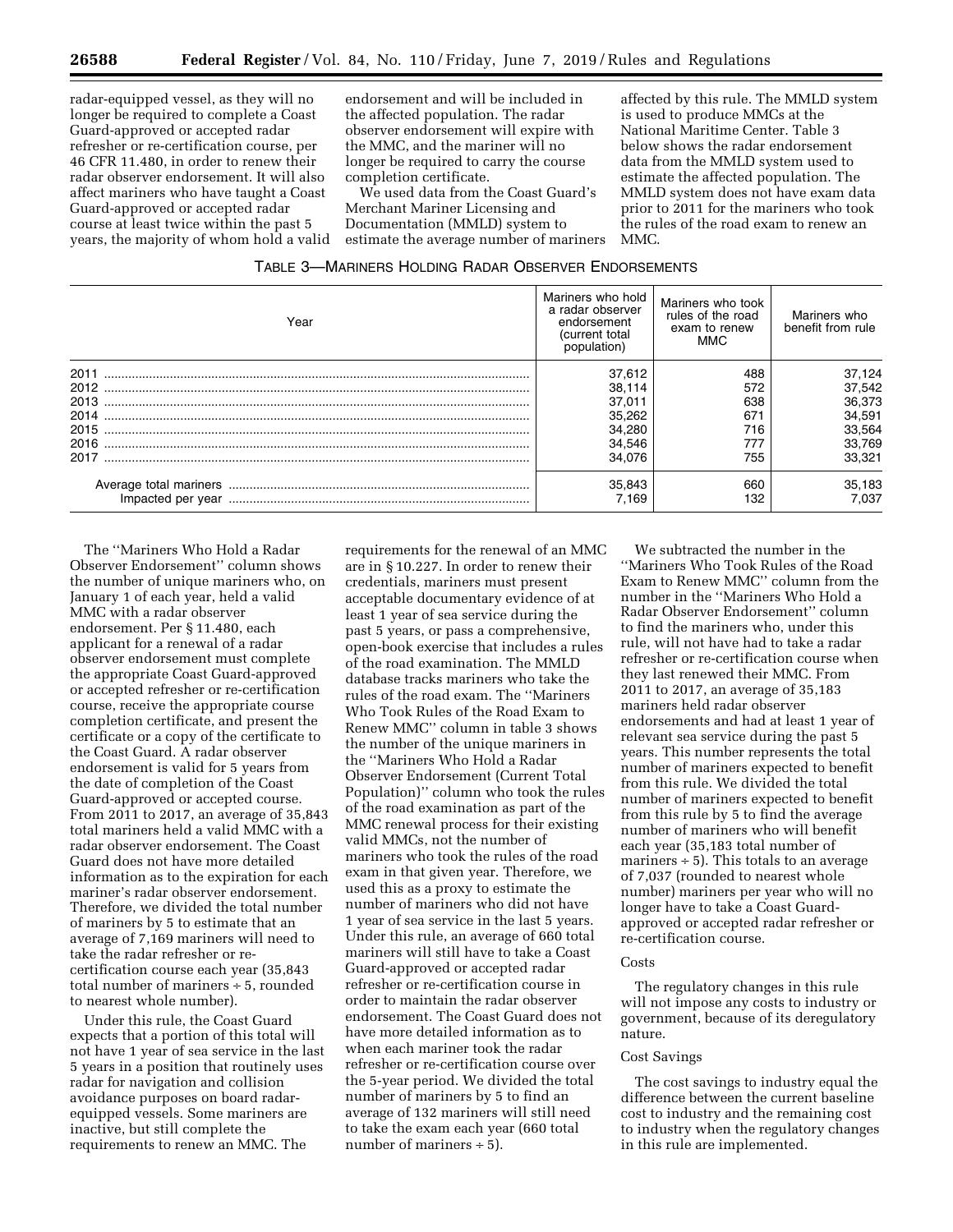#### Baseline Cost to Industry

Mariners incur costs for the radar refresher or re-certification course. To estimate the cost savings to industry, we first estimated the current costs to industry. These include the cost of the refresher or re-certification course, the time to take the course, and time and mileage costs to travel to take the course. To estimate the cost of the course, the Coast Guard researched and found a sample of course costs from five training centers that offer Coast Guardapproved or accepted radar refresher or re-certification courses. The cost of the courses ranged from \$199 to \$250. We took an average of the 5 estimates to find the average cost of the courses is  $$228$  ((\$199 + \$250 + \$225 + \$225 +  $$243$  ÷ 5, rounded to nearest dollar).9 10 11 12 13

We then estimated the cost of the time for the mariners to take the renewal course. The 5 training centers state that the radar refresher or re-certification course is 1-day. For the purposes of complying with service requirements, we defined a day as 8 hours (46 CFR 10.107, Definitions in subchapter B).14 We obtained the wage rate of a mariner from the Bureau of Labor Statistics (BLS), using Occupational Series 53– 5021, Captains, Mates, and Pilots of Water Vessels (May 2016). The BLS reports that the mean hourly wage rate for a Captain, Mate, or Pilot is \$39.19.15 To account for employee benefits, we used a load factor of 1.52, which we calculated from 2016 4th quarter BLS data.16 The loaded wage for a mariner is estimated at \$59.57 (\$39.19 wage rate  $\times$ 

*[traininginstitute.com/ecdis-radar-recertification/.](http://themarinetraininginstitute.com/ecdis-radar-recertification/)*  12Calhoon MEBA Engineering School, course cost of \$225, per correspondence with school representative, found at *[http://](http://www.mebaschool.org/)*

*[www.mebaschool.org/](http://www.mebaschool.org/)* 

13Maritime Institute of Technology & Graduate Studies, course cost of \$243, found at *[https://](https://www.mitags-pmi.org/courses/view/Radar_Observer_Recertification) [www.mitags-pmi.org/courses/view/Radar](https://www.mitags-pmi.org/courses/view/Radar_Observer_Recertification)*\_ *Observer*\_*[Recertification.](https://www.mitags-pmi.org/courses/view/Radar_Observer_Recertification)* 

14 46 CFR 10.107, *[https://ecfr.io/Title-46/](https://ecfr.io/Title-46/pt46.1.10#se46.1.10_1107) [pt46.1.10#se46.1.10](https://ecfr.io/Title-46/pt46.1.10#se46.1.10_1107)*\_*1107.* 

15Mean wage, *[https://www.bls.gov/oes/2016/](https://www.bls.gov/oes/2016/may/oes535021.htm) [may/oes535021.htm.](https://www.bls.gov/oes/2016/may/oes535021.htm)* 

16Employer Costs for Employee Compensation provides information on the employer compensation and can be found in table 9 at *[https://](https://www.bls.gov/news.release/archives/ecec_03172017.pdf)  [www.bls.gov/news.release/archives/ecec](https://www.bls.gov/news.release/archives/ecec_03172017.pdf)*\_ *[03172017.pdf.](https://www.bls.gov/news.release/archives/ecec_03172017.pdf)* The loaded wage factor is equal to the total compensation of \$28.15 divided by the wages and salary of \$18.53. Values for the total compensation, wages, and salary are for all private industry workers in the transportation and material moving occupations, 2016 4th quarter. We use 2016 data to keep estimated cost savings in 2016 dollars.

1.52 load factor). We multiplied the loaded wage rate by the hourly burden to find the current cost for a mariner to take the radar refresher or recertification course is \$476.56 (\$59.57 wage rate  $\times$  8-hour burden).

The Coast Guard then estimated the cost for the mariners to travel to take the refresher or re-certification course. The radar refresher or re-certification course must be taken in person at a training center. This means the mariners incur costs for time to travel to take the course. We estimated mileage using travel costs assumptions from the ''Implementation of the 1995 Amendments to the International Convention on Standards of Training, Certification, and Watchkeeping for Seafarers, 1978, and Changes to National Endorsements'' final rule.17 On average, a mariner commutes 50 miles to a training course one-way, or 100 miles round trip. The Federal Highway Administration reports the average commute speed for private vehicles is 28.87 miles per hour.18 We divided the average round trip mileage to the training center by the average commute time to find that it takes an average of 3.46 hours for a mariner to travel to and from the training center (100 miles ÷ 28.87 miles per hour, rounded). We multiplied this by the loaded hourly wage rate to find that the hourly burden per mariner to travel to the training center to take the refresher or recertification course is \$206.11 (3.46 hours × \$59.57). The mariners also incur additional mileage costs for traveling to the training facility to take the 1-day course, such as gas and wear and tear on their vehicles. We used the U.S. General Services Administration privately owned vehicle mileage reimbursement rate of \$0.54 per mile to estimate this additional cost.19 We multiplied this rate by the 100 miles round trip to the training facility to estimate that the mariners incur a cost of \$54 per mariner for the additional mileage costs.

Table 4 summarizes the costs per mariner to take the radar refresher or recertification course. Adding the cost of the 1-day course, the opportunity cost of time to take the course, and the opportunity cost of roundtrip travel

time and mileage costs to get to the training center, we found that it costs \$964.67 per mariner to take the radar refresher or re-certification course.

# TABLE 4—COSTS PER MARINER FOR RADAR REFRESHER OR RE-CERTIFI-CATION COURSE

| Cost category                                                                                     | Cost            |  |
|---------------------------------------------------------------------------------------------------|-----------------|--|
| 1-Day Course                                                                                      | \$228.00        |  |
| Opportunity Cost of Time (8<br>hours) Spent in Training Facility<br>Opportunity Cost of Roundtrip | 476.56          |  |
| <b>Travel Time to Training Center</b><br>Mileage Costs                                            | 206.11<br>54.00 |  |
| Total                                                                                             | 964.67          |  |

To find the baseline total cost for all mariners to take the radar refresher or re-certification course, we multiplied the total cost per mariner of \$964.67 by the annual average number of mariners who currently hold radar observer endorsements. As shown in table 3, we found this to be an annual average of 7,169 mariners. Therefore, the total baseline annual average cost for all mariners is \$6,915,719 (7,169 mariners × \$964.67 per mariner, rounded).

### Remaining Costs to Industry After Implementation of the Regulatory Changes

The Coast Guard is revising § 11.480 so that the number of mariners required to take a radar refresher or recertification course to renew their radar observer endorsement will be reduced. As shown in table 3 in the ''Affected Population'' subsection, an average of 132 mariners will still need to take the radar refresher or re-certification course each year. These mariners will continue to have the same costs per mariner shown in table 4. Multiplying the cost per mariner by the average mariners who will still need to take the course each year, we found the total annual cost to industry under this rule will be \$127,336 (132 mariners × \$964.67 per mariner).

#### Cost Savings

To find the total cost savings of this rule, we subtracted the remaining costs from the baseline costs to industry after implementation of the rule. Subtracting \$127,336 from \$6,915,719, we found the total cost savings of this rule will be \$6,788,383 per year. Table 5 shows the total 10-year undiscounted industry cost savings of this rule will be \$67,883,830. The 10-year estimated discounted cost savings to industry will be \$47,678,762, with an annualized cost savings of \$6,788,383, using a 7-percent discount rate. Using a perpetual period of

<sup>9</sup>Maritime Professional Training, course cost of \$199, found at *[http://www.mptusa.com/course/149-](http://www.mptusa.com/course/149-Radar-Observer-Recertification-Renewal)  [Radar-Observer-Recertification-Renewal.](http://www.mptusa.com/course/149-Radar-Observer-Recertification-Renewal)* 

<sup>10</sup>Compass Courses, course cost of \$250, found at *[https://compasscourses.com/maritime-safety](https://compasscourses.com/maritime-safety-training-courses/radar-re-certification/)[training-courses/radar-re-certification/.](https://compasscourses.com/maritime-safety-training-courses/radar-re-certification/)* 

<sup>11</sup>The Marine Training Institute, course cost of \$225, found at *[http://themarine](http://themarinetraininginstitute.com/ecdis-radar-recertification/)*

<sup>17</sup>Found at *[https://www.regulations.gov/docket?](https://www.regulations.gov/docket?D=USCG-2004-17914) [D=USCG-2004-17914.](https://www.regulations.gov/docket?D=USCG-2004-17914)* Non-commuting driving time estimate found on page 132 of the Regulatory Analysis and Final Regulatory Flexibility Analysis, located under Supporting Documents.

<sup>18</sup> ''Summary of Travel Trends: 2009 National Household Travel Survey'', table 27, found at *[http://nhts.ornl.gov/2009/pub/stt.pdf.](http://nhts.ornl.gov/2009/pub/stt.pdf)* 

<sup>19</sup>Found at *[https://www.gsa.gov/travel/plan](https://www.gsa.gov/travel/plan-book/transportation-airfare-rates-pov-rates-etc/privately-owned-vehicle-pov-rates/pov-mileage-rates-archived)[book/transportation-airfare-rates-pov-rates-etc/](https://www.gsa.gov/travel/plan-book/transportation-airfare-rates-pov-rates-etc/privately-owned-vehicle-pov-rates/pov-mileage-rates-archived)  [privately-owned-vehicle-pov-rates/pov-mileage](https://www.gsa.gov/travel/plan-book/transportation-airfare-rates-pov-rates-etc/privately-owned-vehicle-pov-rates/pov-mileage-rates-archived)[rates-archived.](https://www.gsa.gov/travel/plan-book/transportation-airfare-rates-pov-rates-etc/privately-owned-vehicle-pov-rates/pov-mileage-rates-archived)* We use the 2016 rate to keep all costs in 2016 dollars.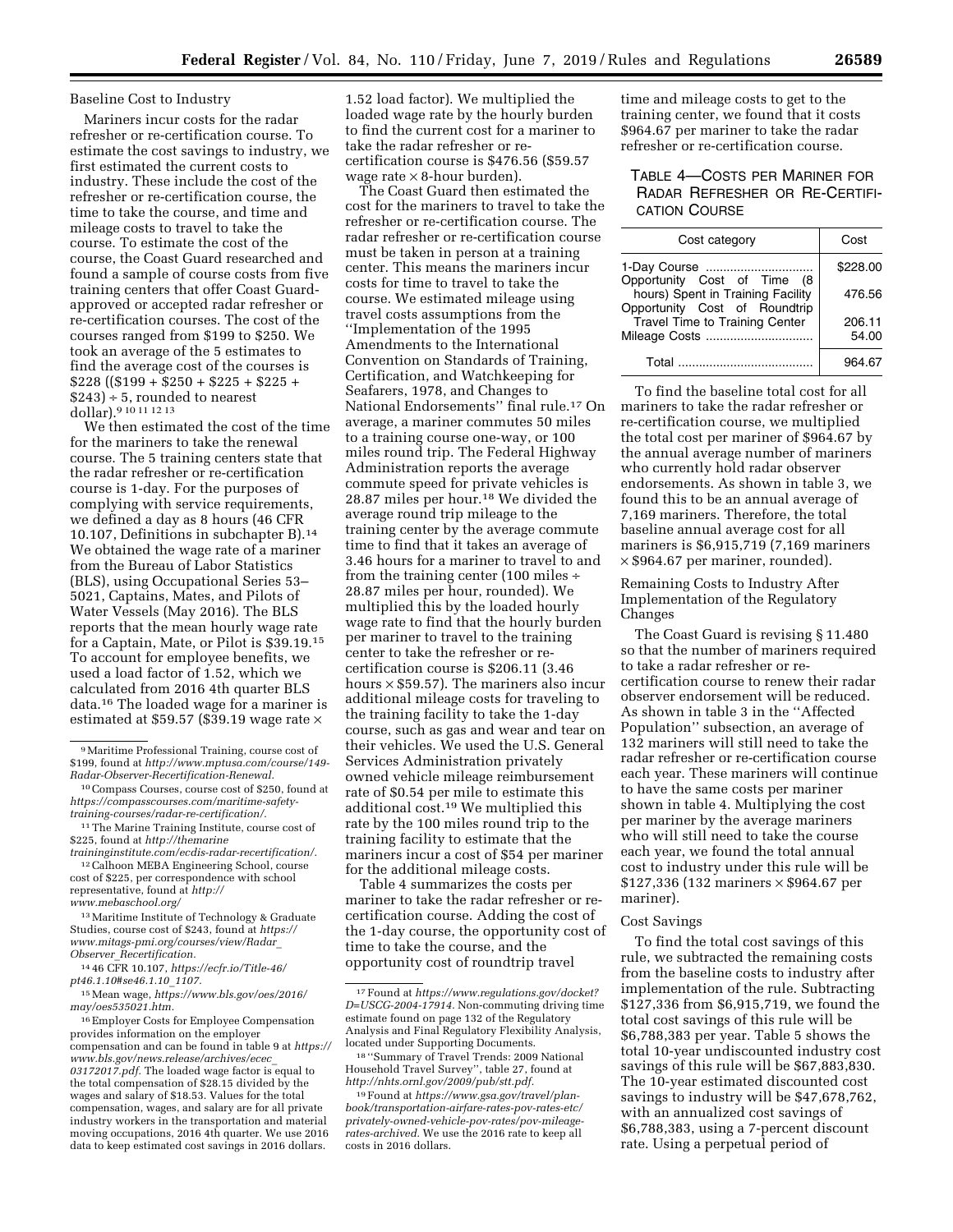analysis, we estimated the total annualized cost savings of the rule will be \$5,541,343 in 2016 dollars (assuming a Year 1 of 2019), using a 7-percent discount rate.

| TABLE 5-TOTAL ESTIMATED COST SAVINGS OF THE RULE OVER A 10-YEAR PERIOD OF ANALYSIS (DISCOUNTED AT 7 |
|-----------------------------------------------------------------------------------------------------|
| AND 3 PERCENT)                                                                                      |

| Year                                                                                                                                                                                                                                                                                                                                                                                                             | Total<br>undiscounted<br>cost savings | Total, discounted      |                        |
|------------------------------------------------------------------------------------------------------------------------------------------------------------------------------------------------------------------------------------------------------------------------------------------------------------------------------------------------------------------------------------------------------------------|---------------------------------------|------------------------|------------------------|
|                                                                                                                                                                                                                                                                                                                                                                                                                  |                                       | 7%                     | 3%                     |
|                                                                                                                                                                                                                                                                                                                                                                                                                  | \$6,788,383                           | \$6,344,283            | \$6,590,663            |
|                                                                                                                                                                                                                                                                                                                                                                                                                  | 6.788.383                             | 5,929,237              | 6,398,702              |
| $3 \hskip 1.5mm \ldots \hskip 1.5mm \ldots \hskip 1.5mm \ldots \hskip 1.5mm \ldots \hskip 1.5mm \ldots \hskip 1.5mm \ldots \hskip 1.5mm \ldots \hskip 1.5mm \ldots \hskip 1.5mm \ldots \hskip 1.5mm \ldots \hskip 1.5mm \ldots \hskip 1.5mm \ldots \hskip 1.5mm \ldots \hskip 1.5mm \ldots \hskip 1.5mm \ldots \hskip 1.5mm \ldots \hskip 1.5mm \ldots \hskip 1.5mm \ldots \hskip 1.5mm \ldots \hskip 1.5mm \ld$ | 6.788.383<br>6.788.383                | 5,541,343<br>5.178.825 | 6,212,332<br>6,031,390 |
|                                                                                                                                                                                                                                                                                                                                                                                                                  | 6.788.383                             | 4.840.023              | 5.855.719              |
|                                                                                                                                                                                                                                                                                                                                                                                                                  | 6.788.383                             | 4,523,386              | 5,685,164              |
|                                                                                                                                                                                                                                                                                                                                                                                                                  | 6.788.383                             | 4.227.464              | 5.519.577              |
|                                                                                                                                                                                                                                                                                                                                                                                                                  | 6.788.383                             | 3.950.901              | 5.358.812              |
| $9\hspace*{10.5mm} \ldots \hspace*{10.5mm} \ldots \hspace*{10.5mm} \ldots \hspace*{10.5mm} \ldots \hspace*{10.5mm} \ldots \hspace*{10.5mm} \ldots \hspace*{10.5mm} \ldots \hspace*{10.5mm} \ldots \hspace*{10.5mm} \ldots \hspace*{10.5mm} \ldots \hspace*{10.5mm} \ldots \hspace*{10.5mm} \ldots \hspace*{10.5mm} \ldots \hspace*{10.5mm} \ldots \hspace*{10.5mm} \ldots \hspace*{10.5$                         | 6.788.383                             | 3.692.431              | 5,202,730              |
|                                                                                                                                                                                                                                                                                                                                                                                                                  | 6.788.383                             | 3,450,870              | 5,051,194              |
| Total                                                                                                                                                                                                                                                                                                                                                                                                            | 67,883,830                            | 47,678,762             | 57,906,284             |
| Annualized                                                                                                                                                                                                                                                                                                                                                                                                       |                                       | 6,788,383              | 6.788.383              |

#### Benefits

This final rule also provides some qualitative benefits. The CGAA 2015 required the Coast Guard to harmonize the expiration dates of the mariner's radar observer endorsement with expiration of the mariner's MMC. Thus, the promulgation of this final rule facilitates compliance with Section 304 of the CGAA 2015. The elimination of the refresher or re-certification course, and validating qualification with a sea service letter with attestation of radar utilization at the time of application for renewal of an MMC brings the endorsement into concurrence with the MMC date of issuance.

#### *B. Small Entities*

The term ''small entities'' comprises small businesses, not-for-profit organizations that are independently owned and operated and are not dominant in their fields, and governmental jurisdictions with populations of less than 50,000.

Based on the RFA's definition of a small entity, section 601(6), where it comprises small businesses, non-profit organizations, and small governmental jurisdictions, this final rule only affects mariners and not companies that hire mariners; therefore, mariners do not fall under the definition of a small business, small organization, or small governmental jurisdiction as defined by sections 601(3), 601(4) and 601(5) of the RFA.

This rule reduces the burden on mariners by removing the requirement to attend a radar refresher or recertification course every 5 years for mariners who have 1 year of relevant sea service in the previous 5 years in a

position that routinely uses radar for navigation and collision avoidance purposes on board radar-equipped vessels, or for Coast Guard-approved or accepted radar course-qualified instructors who have taught the class at least twice within the past 5 years. The MMC and radar observer endorsement is in the mariner's name and not the company's name, so we assume the affected mariners receive the cost savings from this final rule. We do not have, nor did we receive during the public comment period, any further information that companies would reimburse the mariners for these costs and would accrue the costs savings.

Therefore, the Coast Guard certifies under 5 U.S.C. 605(b) that this rule will not have a significant economic impact on a substantial number of small entities.

#### *C. Assistance for Small Entities*

Under section 213(a) of the Small Business Regulatory Enforcement Fairness Act of 1996, Public Law 104– 121, we offer to assist small entities in understanding this rule so that they can better evaluate its effects on them and participate in the rulemaking. The Coast Guard will not retaliate against small entities that question or complain about this rule or any policy or action of the Coast Guard.

Small businesses may send comments on the actions of Federal employees who enforce, or otherwise determine compliance with, Federal regulations to the Small Business and Agriculture Regulatory Enforcement Ombudsman and the Regional Small Business Regulatory Fairness Boards. The Ombudsman evaluates these actions

annually and rates each agency's responsiveness to small business. If you wish to comment on actions by employees of the Coast Guard, call 1– 888–REG–FAIR (1–888–734–3247).

## *D. Collection of Information*

This rule calls for no new collection of information under the Paperwork Reduction Act of 1995, 44 U.S.C. 3501– 3520. The information collection associated with this rule is the currently approved collection 1625–0040 (MMC Application).20 The revisions to 46 CFR 15.815 will eliminate the requirement that a person holding a radar endorsement must also have his or her course completion certificate readily available. While the mariner will no longer physically have to carry the certificate, he or she will still have to carry an MMC that reflects a radar observer endorsement. Those mariners who do not have an MMC that reflects a radar observer endorsement will be allowed to sail provided that they hold, and have immediately available, a course completion certificate, issued within the last 5 years, from a Coast Guard-approved or accepted radar refresher or re-certification course. There is no impact to these mariners, as they currently have to carry a certificate to show course completion.

<sup>20</sup>The full title of COI 1625–0040 is ''Application for Merchant Mariner Credential (MMC),

Application for Medical Certificate, Application for Medical Certificate—Short Form, Small Vessel Sea Service (Optional) Form, DOT/USCG Periodic Drug Testing (Optional) Form, and Disclosure Statement for Narcotics, DWI/DUI, and/or Other Convictions (Optional) Form.''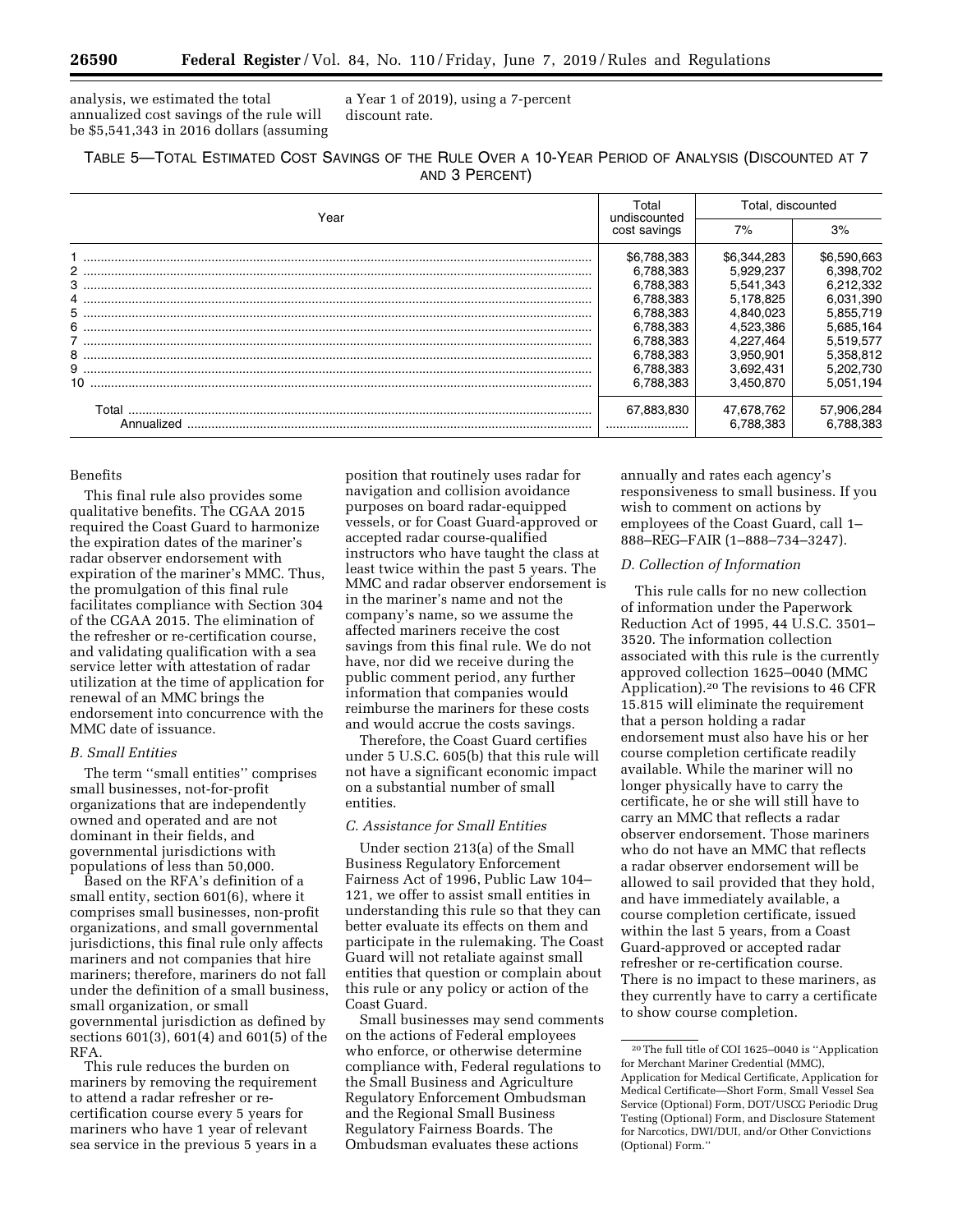#### *E. Federalism*

A rule has implications for federalism under Executive Order 13132 (Federalism) if it has a substantial direct effect on States, on the relationship between the national government and the States, or on the distribution of power and responsibilities among the various levels of government. We have analyzed this rule under Executive Order 13132 and have determined that it is consistent with the fundamental federalism principles and preemption requirements described in Executive Order 13132. Our analysis follows. It is well settled that States may not regulate in categories reserved for regulation by the Coast Guard. It is also well settled that all of the categories covered in 46 U.S.C. 3306, 3703, 7101, and 8101 (design, construction, alteration, repair, maintenance, operation, equipping, personnel qualification, and manning of vessels), as well as the reporting of casualties and any other category in which Congress intended the Coast Guard to be the sole source of a vessel's obligations, are within the field foreclosed from regulation by the States. *See* the Supreme Court's decision in *United States* v. *Locke* and *Intertanko* v. *Locke,* 529 U.S. 89, 120 S.Ct. 1135 (2000). Because this rule involves the credentialing of mariners under 46 U.S.C. 7101, it relates to personnel qualifications and is, therefore, foreclosed from regulation by the States. Because the States may not regulate within this category, this rule is consistent with the principles of federalism and preemption requirements in Executive Order 13132.

#### *F. Unfunded Mandates Reform Act*

The Unfunded Mandates Reform Act of 1995, 2 U.S.C. 1531–1538, requires Federal agencies to assess the effects of their discretionary regulatory actions. In particular, the Act addresses actions that may result in the expenditure by a State, local, or tribal government, in the aggregate, or by the private sector of \$100,000,000 (adjusted for inflation) or more in any one year. Although this rule will not result in such expenditure, we do discuss the effects of this rule elsewhere in this preamble.

#### *G. Taking of Private Property*

This rule will not cause a taking of private property or otherwise have taking implications under Executive Order 12630 (Governmental Actions and Interference with Constitutionally Protected Property Rights).

## *H. Civil Justice Reform*

This rule meets applicable standards in sections 3(a) and 3(b)(2) of Executive Order 12988 (Civil Justice Reform) to minimize litigation, eliminate ambiguity, and reduce burden.

#### *I. Protection of Children*

We have analyzed this rule under Executive Order 13045 (Protection of Children from Environmental Health Risks and Safety Risks). This rule is not an economically significant rule and will not create an environmental risk to health or risk to safety that might disproportionately affect children.

#### *J. Indian Tribal Governments*

This rule does not have tribal implications under Executive Order 13175 (Consultation and Coordination with Indian Tribal Governments), because it will not have a substantial direct effect on one or more Indian tribes, on the relationship between the Federal Government and Indian tribes, or on the distribution of power and responsibilities between the Federal Government and Indian tribes.

#### *K. Energy Effects*

We have analyzed this rule under Executive Order 13211 (Actions Concerning Regulations That Significantly Affect Energy Supply, Distribution, or Use). We have determined that it is not a ''significant energy action'' under that order because it is not a ''significant regulatory action'' under Executive Order 12866 and is not likely to have a significant adverse effect on the supply, distribution, or use of energy.

#### *L. Technical Standards*

The National Technology Transfer and Advancement Act, codified as a note to 15 U.S.C. 272, directs agencies to use voluntary consensus standards in their regulatory activities unless the agency provides Congress, through OMB, with an explanation of why using these standards will be inconsistent with applicable law or otherwise impractical. Voluntary consensus standards are technical standards (*e.g.,*  specifications of materials, performance, design, or operation; test methods; sampling procedures; and related management systems practices) that are developed or adopted by voluntary consensus standards bodies.

This rule does not use technical standards. Therefore, we did not consider the use of voluntary consensus standards.

#### *M. Environment*

We have analyzed this rule under Department of Homeland Security Management Directive 023–01 (series) and Commandant Instruction 5090.1

(COMDTINST 5090.1), which guide the Coast Guard in complying with the National Environmental Policy Act of 1969 (42 U.S.C. 4321–4370f), and have made a determination that this action is one of a category of actions that do not individually or cumulatively have a significant effect on the human environment. A Record of Environmental Consideration supporting this determination is available in the docket where indicated under the **ADDRESSES** section of this preamble. This rule is categorically excluded under paragraphs L52, L54, and L56 of Appendix A, Table 1 of DHS Instruction Manual 023–01 (series). Paragraph L52 pertains to regulations concerning vessel operation safety standards, paragraph L54 pertains to regulations which are editorial or procedural, and paragraph L56 pertains to regulations concerning the training, qualifying, and licensing of maritime personnel. This rule involves merchant mariner credentialing regulations to remove obsolete portions of the radar observer requirements, harmonize the radar observer endorsement with the MMC, and reduce an unneeded financial burden on mariners required to hold a radar observer endorsement.

#### **List of Subjects**

#### *46 CFR Part 10*

Penalties, Personally identifiable information, Reporting and recordkeeping requirements, Seamen.

#### *46 CFR Part 11*

Penalties, Reporting and recordkeeping requirements, Schools, Seamen.

#### *46 CFR Part 15*

Reporting and recordkeeping requirements, Seamen, Vessels.

For the reasons discussed in the preamble, the Coast Guard amends 46 CFR parts 10, 11, and 15 as follows:

# **PART 10—MERCHANT MARINER CREDENTIAL**

■ 1. The authority citation for part 10 is revised to read as follows:

**Authority:** 14 U.S.C. 503; 31 U.S.C. 9701; 46 U.S.C. 2101, 2103, 2110; 46 U.S.C. chapter 71; 46 U.S.C. chapter 73; 46 U.S.C. chapter 75; 46 U.S.C. 2104; 46 U.S.C. 7701, 8903, 8904, and 70105; Executive Order 10173; Department of Homeland Security Delegation No. 0170.1.

- $\blacksquare$  2. Amend § 10.232 as follows:
- a. Redesignate paragraphs (a)(2)(vii) through  $(x)$  as paragraphs  $(a)(2)(viii)$ through (xi), respectively;
- b. Add new paragraph (a)(2)(vii); and
- c. Revise paragraph (a)(6).